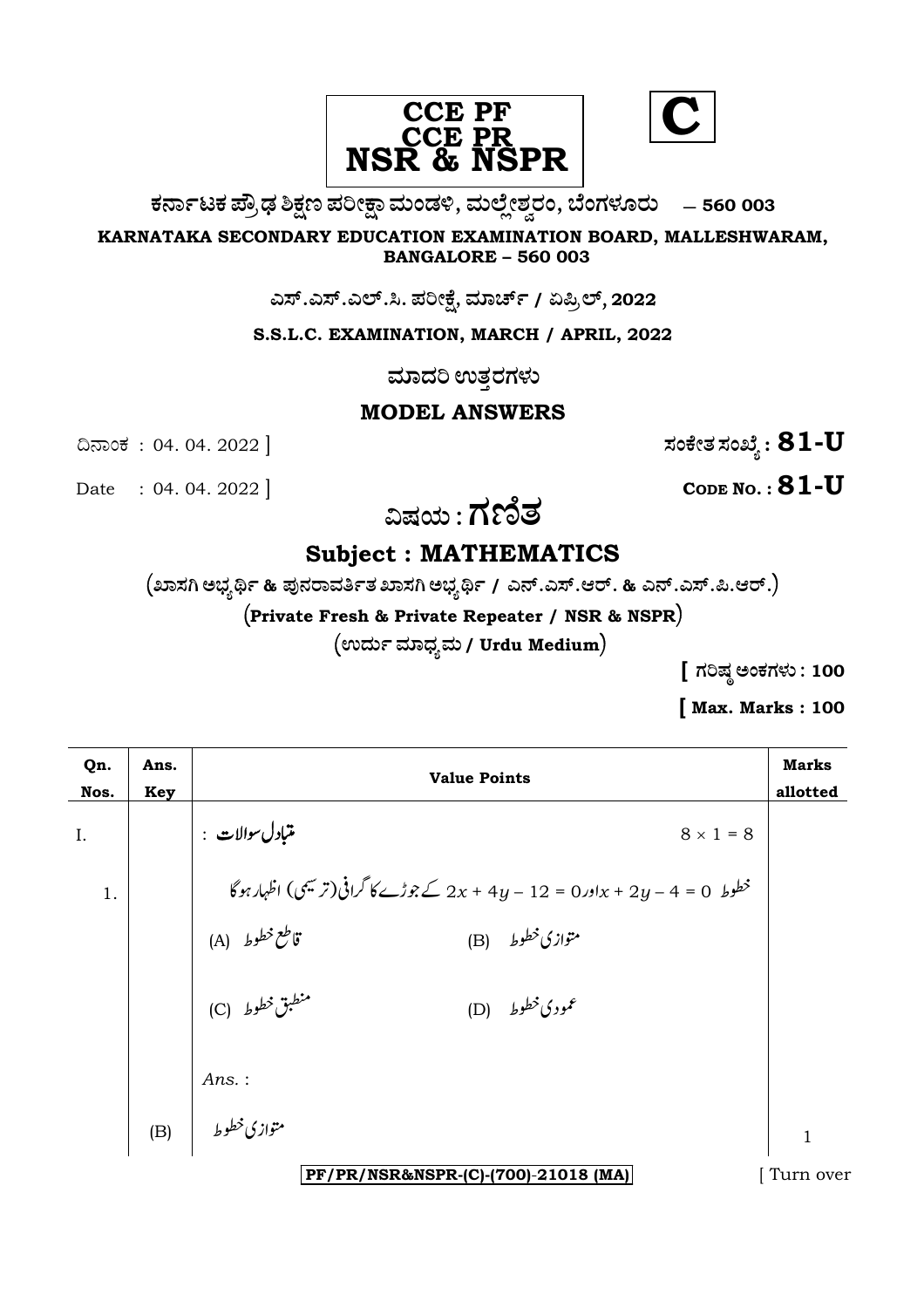| Qn.<br>Nos. | Ans.<br><b>Key</b> |                                           | <b>Value Points</b> |                                                            | <b>Marks</b><br>allotted |
|-------------|--------------------|-------------------------------------------|---------------------|------------------------------------------------------------|--------------------------|
| 2.          |                    |                                           |                     | حساني تصاعد  (AP)  ,1 - ,2 ,5 ,2 كامشترك فرق(عام فرق) ہوگا |                          |
|             |                    | $(A) - 3$                                 | $(B) -2$            |                                                            |                          |
|             |                    | $(C)$ 3                                   | (D) 8.              |                                                            |                          |
|             |                    | Ans.:                                     |                     |                                                            |                          |
|             | (A)                | $-3$                                      |                     |                                                            | $\mathbf{1}$             |
| 3.          |                    |                                           |                     | مساوات 7 $x-z=2$ کی عام شکل(معیاری شکل) ہو گی              |                          |
|             |                    | (A) $2x^2 - x = -7$                       |                     | (B) $2x^2 + x - 7 = 0$                                     |                          |
|             |                    | (C) $2x^2 - x + 7 = 0$                    |                     | (D) $2x^2 + x + 7 = 0$ .                                   |                          |
|             |                    | Ans.:                                     |                     |                                                            |                          |
|             | (C)                | $2x^2 - x + 7 = 0$                        |                     |                                                            | $\mathbf{1}$             |
| 4.          |                    |                                           |                     | (°30 - °90 ) 00s ك <b>ې</b> قدرېو گې                       |                          |
|             |                    | $(A) - 1$                                 | (B) $\frac{1}{2}$   |                                                            |                          |
|             |                    | $(C)$ 0                                   | (D)                 | 1.                                                         |                          |
|             |                    | $Ans.$ :                                  |                     |                                                            |                          |
|             | (B)                | $\frac{1}{2}$                             |                     |                                                            | $\mathbf 1$              |
| 5.          |                    |                                           |                     | $\delta P(x, y)$ مېداءت نقطه $P(x, y)$ فاصله ہو            |                          |
|             |                    | (A) $\sqrt{x^2 + y^2}$<br>(C) $x^2 - y^2$ |                     | (B) $x^2 + y^2$                                            |                          |
|             |                    |                                           |                     | (D) $\sqrt{x^2-y^2}$ .                                     |                          |
|             |                    | Ans.:                                     |                     |                                                            |                          |
|             |                    | (A) $\sqrt{x^2 + y^2}$                    |                     |                                                            | 1                        |
|             |                    |                                           |                     | PF/PR/NSR&NSPR-(C)-(700)-21018 (MA)                        |                          |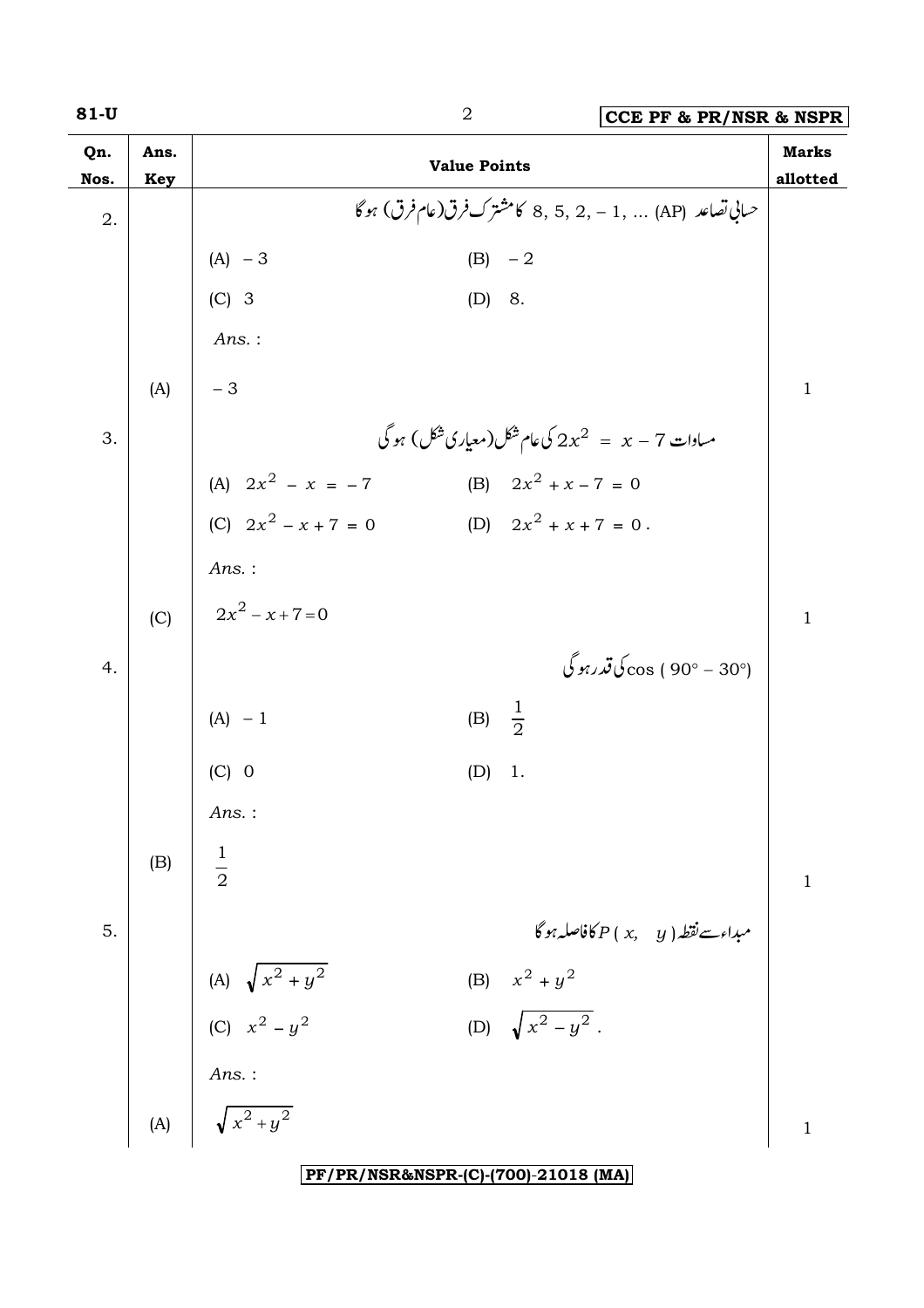**CCE PF & PR/NSR & NSPR** 3 **81-U**



**PF/PR/NSR&NSPR-(C)-(700)**-**21018 (MA)** [ Turn over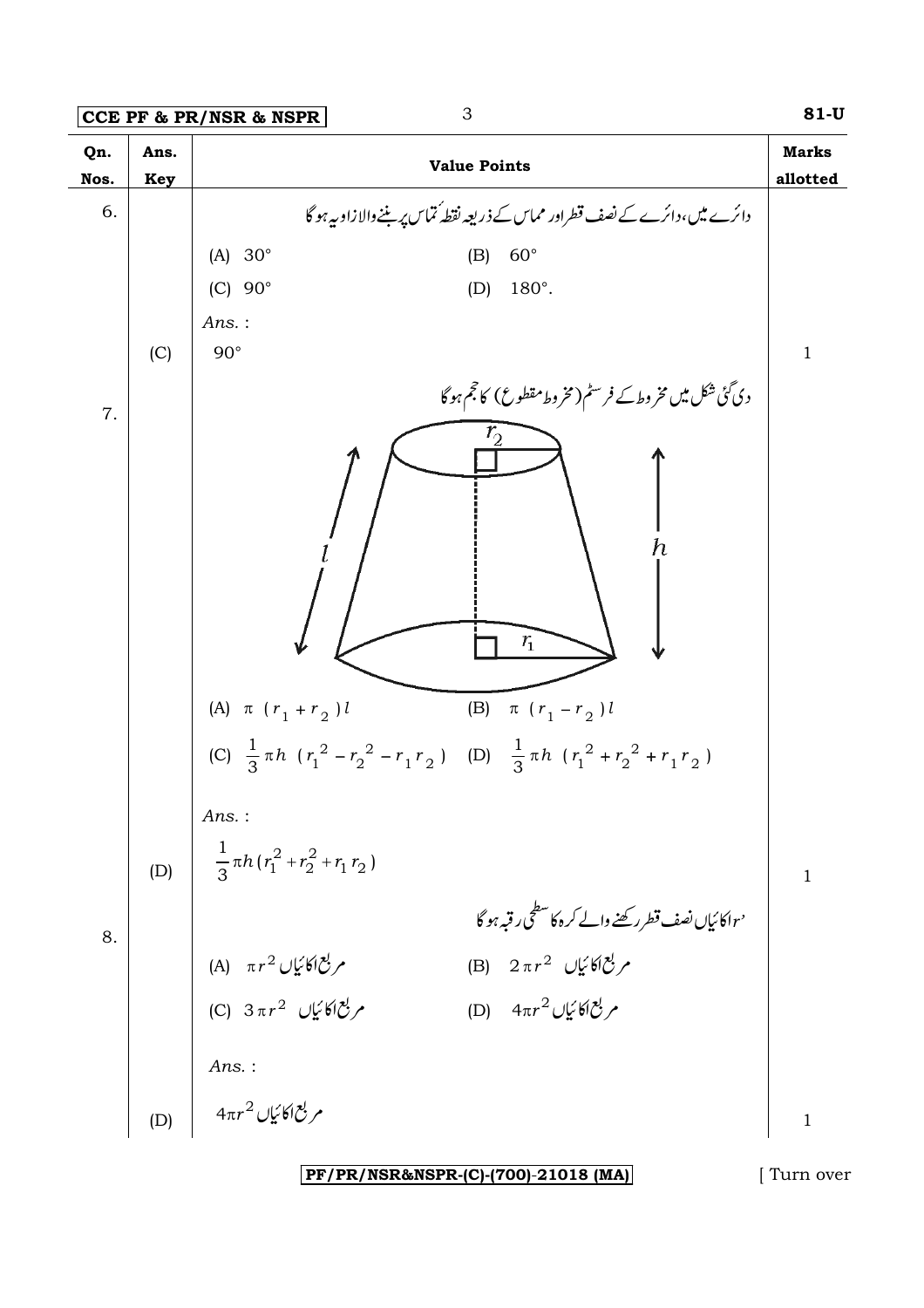| $81-U$      | $\overline{4}$<br>CCE PF & PR/NSR & NSPR                                                       |                          |
|-------------|------------------------------------------------------------------------------------------------|--------------------------|
| Qn.<br>Nos. | <b>Value Points</b>                                                                            | <b>Marks</b><br>allotted |
| II.         | مندرجهذيل سوالوں کو حل کريں :<br>$8 \times 1 = 8$                                              |                          |
| 9.          | دومتغیری خطی مساواتوں کاجوڑاا گرغیر ہم آ ہنگ   (Inconsistent)   ہوتوہمیں کتنے حل حاصل ہو گئے ؟ |                          |
|             | Ans.:                                                                                          |                          |
|             | کوئی حل نہیں                                                                                   | $\mathbf{1}$             |
| 10.         | حسانې تصاعد (AP)   كاپېلار كن 'a' اور مشتر ك فرق(عام فرق) 'd' ہو تواس كا $n$ وال ركن لكھئے۔    |                          |
|             | $Ans.$ :                                                                                       |                          |
|             | $a_n = a + (n-1)d$                                                                             | $\mathbf{1}$             |
| 11.         | د ودر جی مساوات کی عام شکل ( معیار ی شکل )لکھئے۔                                               |                          |
|             |                                                                                                |                          |
|             | $Ans.$ :<br>$ax^{2} + bx + c = 0$                                                              |                          |
|             | ڭ $\frac{\sin 18^\circ}{2}$ ى قدر كھئے۔                                                        | $\mathbf{1}$             |
| 12.         | $\cos 72$                                                                                      |                          |
|             | $Ans.$ :                                                                                       |                          |
|             | T<br>حور(x-axis) سے نقطہ ( 4, 3 ) کافاصلہ لکھئے۔ $\sim$                                        | $\mathbf{1}$             |
| 13.         |                                                                                                |                          |
|             | Ans.:                                                                                          |                          |
|             | 3                                                                                              | $\mathbf 1$              |
| 14.         | اسکورس6، 10،2،4اور7 کاوسطانیہ (Median) معلوم ﷺ۔                                                |                          |
|             | $Ans.$ :                                                                                       |                          |
|             | 6                                                                                              | $\mathbf{1}$             |
|             |                                                                                                |                          |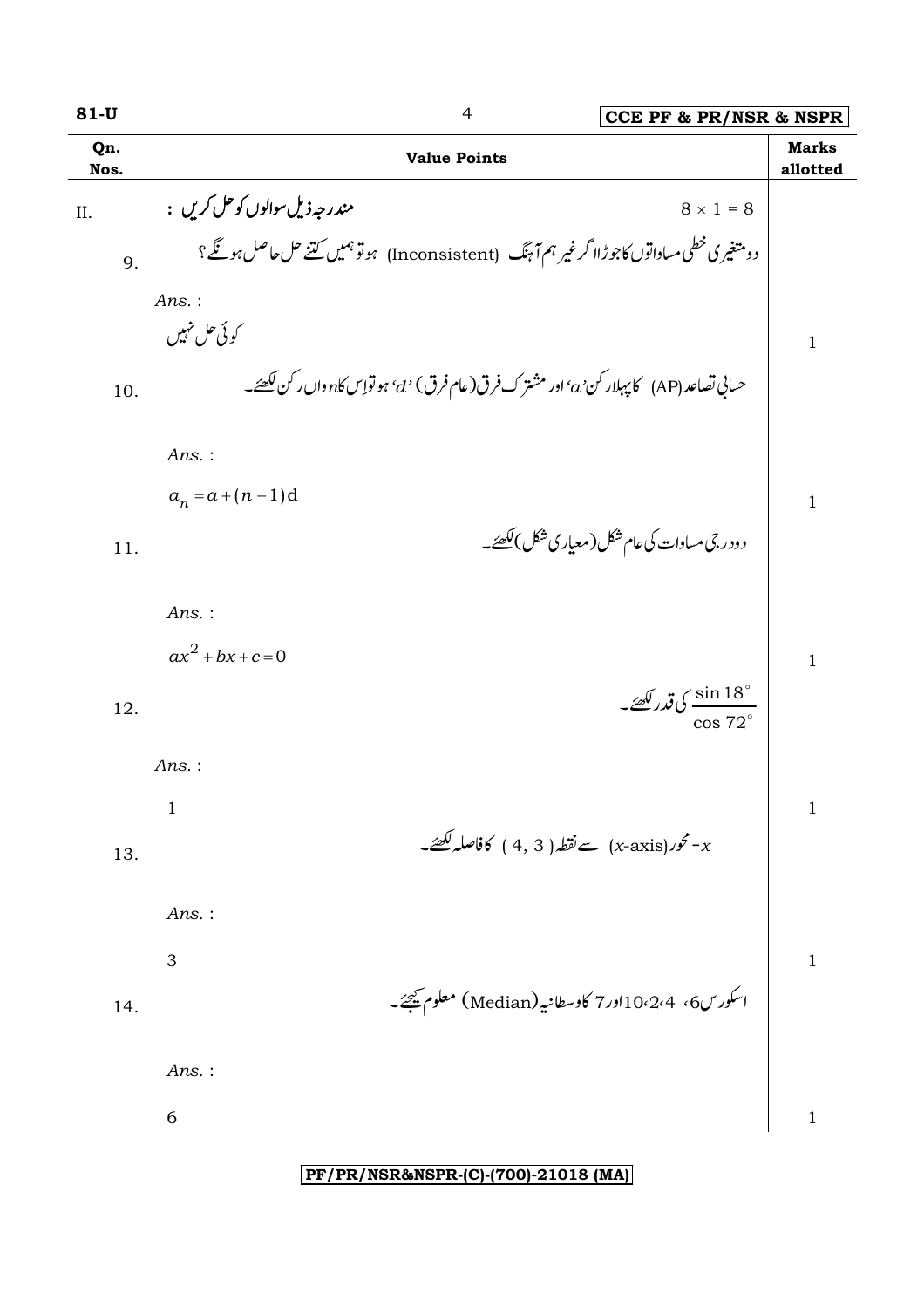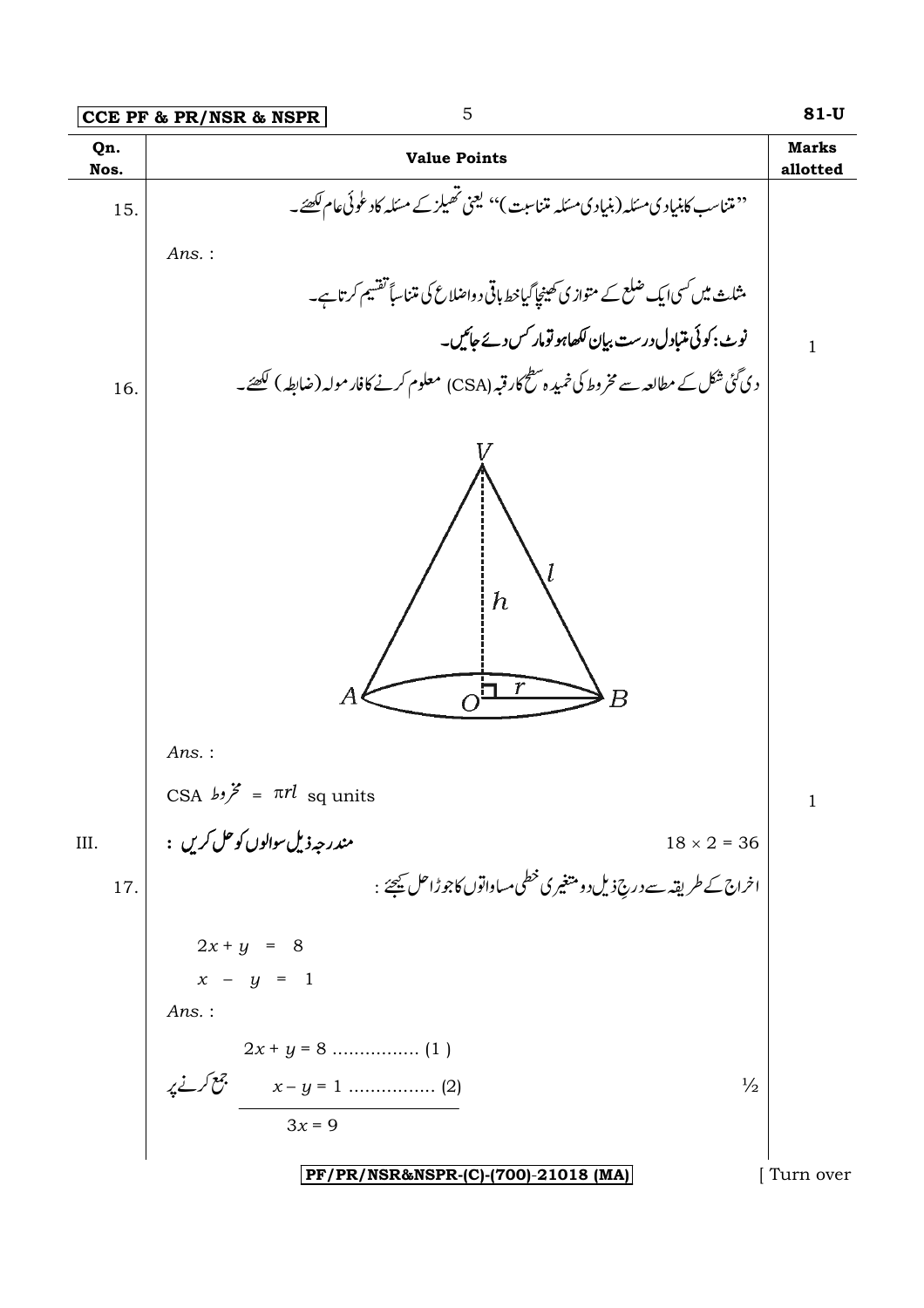| $81-U$      | 6<br><b>CCE PF &amp; PR/NSR &amp; NSPR</b>                                                  |                          |  |
|-------------|---------------------------------------------------------------------------------------------|--------------------------|--|
| Qn.<br>Nos. | <b>Value Points</b>                                                                         | <b>Marks</b><br>allotted |  |
|             | 9<br>$x=\frac{1}{3}$                                                                        |                          |  |
|             | $\frac{1}{2}$<br>$x = 3$                                                                    |                          |  |
|             | Substitute $x = 3$ in (1)                                                                   |                          |  |
|             | $\frac{1}{2}$<br>$2(3) + y = 8$                                                             |                          |  |
|             | $6 + y = 8$                                                                                 | $\overline{2}$           |  |
|             | $y = 8 - 6$                                                                                 |                          |  |
|             | $\frac{1}{2}$<br>$y = 2$                                                                    |                          |  |
| 18.         | حساني تصاعد(AP)  , 11 , 30 3065 وال رکن(30th term)ضابطے کے ذریعہ معلوم ﷺ ۔                  |                          |  |
|             | Ans.:                                                                                       |                          |  |
|             | $5, 8, 11 \dots$                                                                            |                          |  |
|             | $\frac{1}{2}$                                                                               |                          |  |
|             | يہاں $a = 5, d = 8 - 5 = 3, n = 30$ . يہاں n كافي تصاعد كا $n \in \mathbb{R}$               |                          |  |
|             | $a_n = a + (n-1)d$<br>$\frac{1}{2}$                                                         |                          |  |
|             | $\frac{1}{2}$<br>$a_{30} = 5 + (30 - 1)3$                                                   |                          |  |
|             | $= 5 + 29 \times 3$                                                                         |                          |  |
|             | $= 5 + 87$                                                                                  |                          |  |
|             | $\frac{1}{2}$<br>$a_{30} = 92$                                                              | $\overline{2}$           |  |
| 19.         | مناسب فارمولہ (ضابطہ) کے استعال سے حسابی تصاعد (AP)    , 15, 20, 15, 10 کے ابتدائی 20 ارکان |                          |  |
|             | کاحاصل جمع(مجموعه) معلوم کیجئے۔                                                             |                          |  |
|             |                                                                                             |                          |  |
|             | یا<br>مناسب فار مولہ کےاستعال سےابتدائی20 مثبت صحیح اعداد کامجموعہ معلوم کیجئے۔             |                          |  |
|             | $Ans.$ :                                                                                    |                          |  |
|             | $a = 10$ , $d = 15 - 10 = 5$ , $n = 20$ , $S_{20} = ?$                                      |                          |  |
|             | $S_n = \frac{n}{2} [2a + (n-1)d]$<br>$\frac{1}{2}$                                          |                          |  |
|             |                                                                                             |                          |  |

r<br>K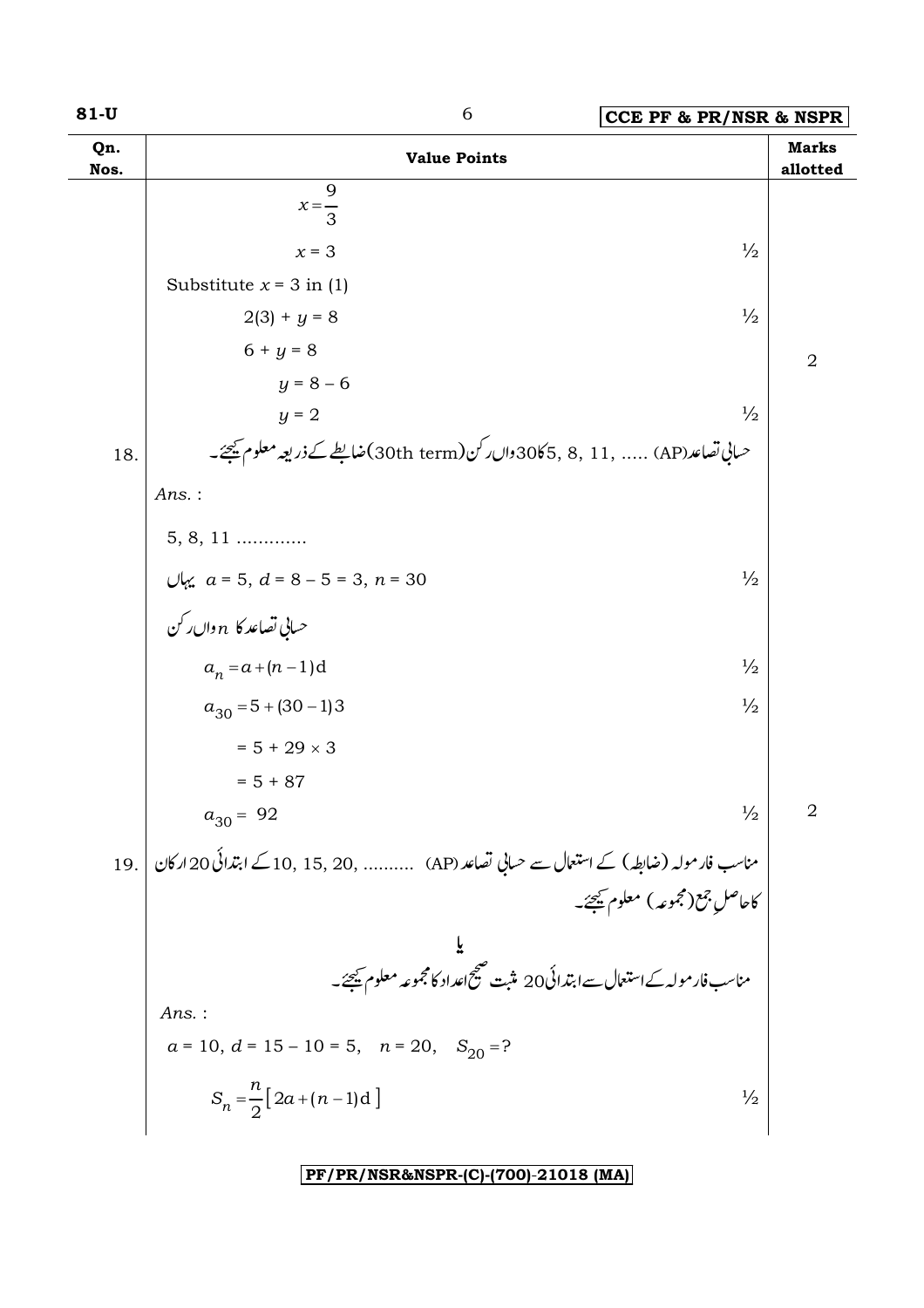**Q1 TT** 

|             | CCE PF & PR/NSR & NSPR<br>$\gamma$                                                       |                                | 81-U                     |
|-------------|------------------------------------------------------------------------------------------|--------------------------------|--------------------------|
| Qn.<br>Nos. | <b>Value Points</b>                                                                      |                                | <b>Marks</b><br>allotted |
|             | $S_{20} = \frac{20}{2} [2(10) + (20 - 1)5]$                                              | $\frac{1}{2}$                  |                          |
|             | $= 10 [20 + 19 \times 5]$                                                                |                                |                          |
|             | $= 10 [20 + 95]$                                                                         |                                |                          |
|             | $= 10 \times 115$                                                                        | $\frac{1}{2}$                  |                          |
|             | $S_{20} = 1150$                                                                          | $\frac{1}{2}$                  |                          |
|             | نوٹ: متبادل طریقہ سے درست حل پرمار کس دئے جائیں۔                                         |                                | $\sqrt{2}$               |
|             | ř                                                                                        |                                |                          |
|             | $S_n = \frac{n(n+1)}{2}$                                                                 | $\frac{1}{2}$                  |                          |
|             | $n = 20$<br>$S_{20} = \frac{20(20+1)}{2}$                                                | $\frac{1}{2}$                  |                          |
|             | $=\frac{20\times21}{2}$<br>$= 10 \times 21$<br>$S_{20} = 210$                            | $\frac{1}{2}$<br>$\frac{1}{2}$ | $\overline{2}$           |
| 20.         | دودرجی فار مولہ (مربعی ضابطہ) کےاستعمال سے مساوات 0 = $x + 5x + 5x + 2$ کے جذور معلوم ﷺ۔ |                                |                          |
|             | Ans.:                                                                                    |                                |                          |
|             | $x^2 + 5x + 2 = 0$                                                                       |                                |                          |
|             | $ax^{2} + bx + c = 0$                                                                    |                                |                          |
|             | $a = 1, b = 5, c = 2$<br>$-b \pm \sqrt{b^2 - 4ac}$<br>$x =$<br>2a                        | $\frac{1}{2}$                  |                          |
|             | $-5\pm\sqrt{5^2-4(1)(2)}$<br>$\overline{2(1)}$                                           | $\frac{1}{2}$                  |                          |
|             | $-5 \pm \sqrt{25 - 8}$<br>$\overline{2}$                                                 | $\frac{1}{2}$                  |                          |
|             | $-5 \pm \sqrt{17}$<br>$\overline{2}$                                                     | $\frac{1}{2}$                  | $\overline{2}$           |

PF/PR/NSR&NSPR-(C)-(700)-21018 (MA)

[ Turn over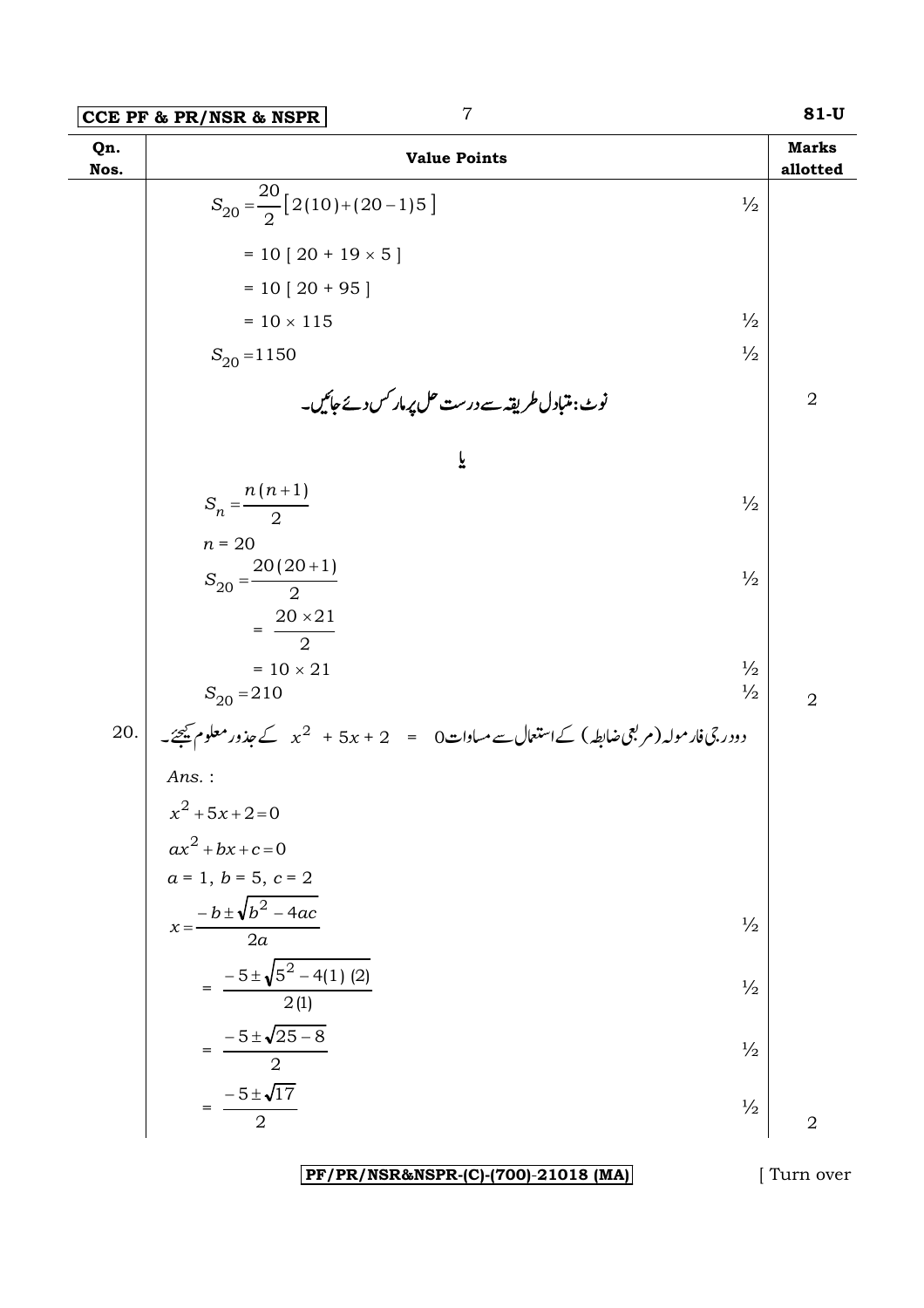| Qn.<br>Nos. | <b>Value Points</b>                                                                                                | <b>Marks</b><br>allotted |
|-------------|--------------------------------------------------------------------------------------------------------------------|--------------------------|
| 21.         | دو درجی مساوات $\zeta = 4x + 4x + 4$ کمیز $\zeta$ (Discriminant) معلوم ﷺ نیپختک نیز مساوات کے جذور                 |                          |
|             | كى نوعيت بھى لكھئے _                                                                                               |                          |
|             | Ans.:                                                                                                              |                          |
|             | $x^2 + 4x + 4 = 0$                                                                                                 |                          |
|             | $ax^{2} + bx + c + 0$                                                                                              |                          |
|             | $a = 1$ , $b = 4$ , $c = 4$                                                                                        |                          |
|             | $\frac{b^2}{2}$ = $b^2$ -4ac<br>$\frac{1}{2}$                                                                      |                          |
|             | $= 4^2 - 4(1)(4)$<br>$\frac{1}{2}$                                                                                 |                          |
|             | $= 16 - 16$<br>$\frac{1}{2}$<br>$= 0$                                                                              |                          |
|             | جذور حقیقی اور مساوی ہیں<br>$\frac{1}{2}$                                                                          |                          |
|             | 22. فاصلہ کا فارمولہ (فاصلاتی ضابطہ) استعال کرتے ہوئے نقاط ( 6 , 2 ) A اور ( 5 , 10 ) کا درمیانی فاصلہ معلوم   .22 | $\overline{2}$           |
|             |                                                                                                                    |                          |
|             |                                                                                                                    |                          |
|             | وسطی نقطہ کا فارمولہ استعمال کرتے ہوئے نقاط ( 4 ,4 ) P اور ( 5,6 ) Q کو جوڑنے والے خطی قطعہ کے                     |                          |
|             | وسطى نقطه كے مختصات معلوم كيھئے۔                                                                                   |                          |
|             | Ans.:                                                                                                              |                          |
|             | $A(2, 6)$ $B(5, 10)$                                                                                               |                          |
|             | $x_2, y_2$                                                                                                         |                          |
|             | $x_1,y_1$ فاصلاتی ضابطہ<br>$d=\sqrt{(x_2-x_1)^2+(y_2-y_1)^2}$<br>$\frac{1}{2}$                                     |                          |
|             | = $\sqrt{(5-2)^2+(10-6)^2}$<br>$\frac{1}{2}$                                                                       |                          |
|             | $=\sqrt{3^2+4^2}$                                                                                                  |                          |
|             | $=\sqrt{9+16}$                                                                                                     |                          |
|             | $=\sqrt{25}$<br>$\frac{1}{2}$                                                                                      |                          |
|             | $\frac{1}{2}$<br>$d = 5$ units                                                                                     | $\overline{2}$           |
|             | $\ddot{\mathsf{r}}$                                                                                                |                          |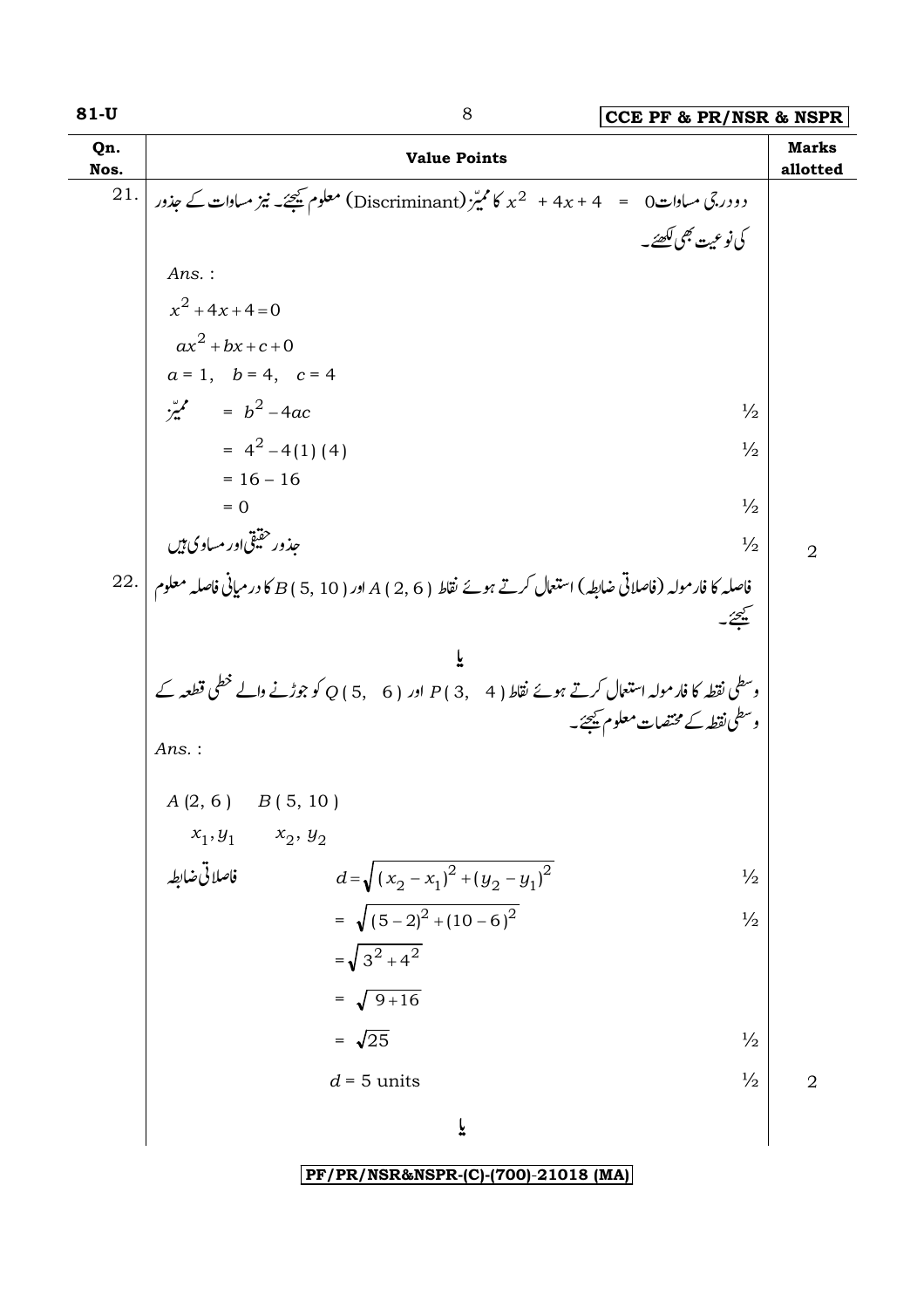| $ CCE$ PF & PR/NSR & NSPR $ $ |
|-------------------------------|
|-------------------------------|



[ Turn over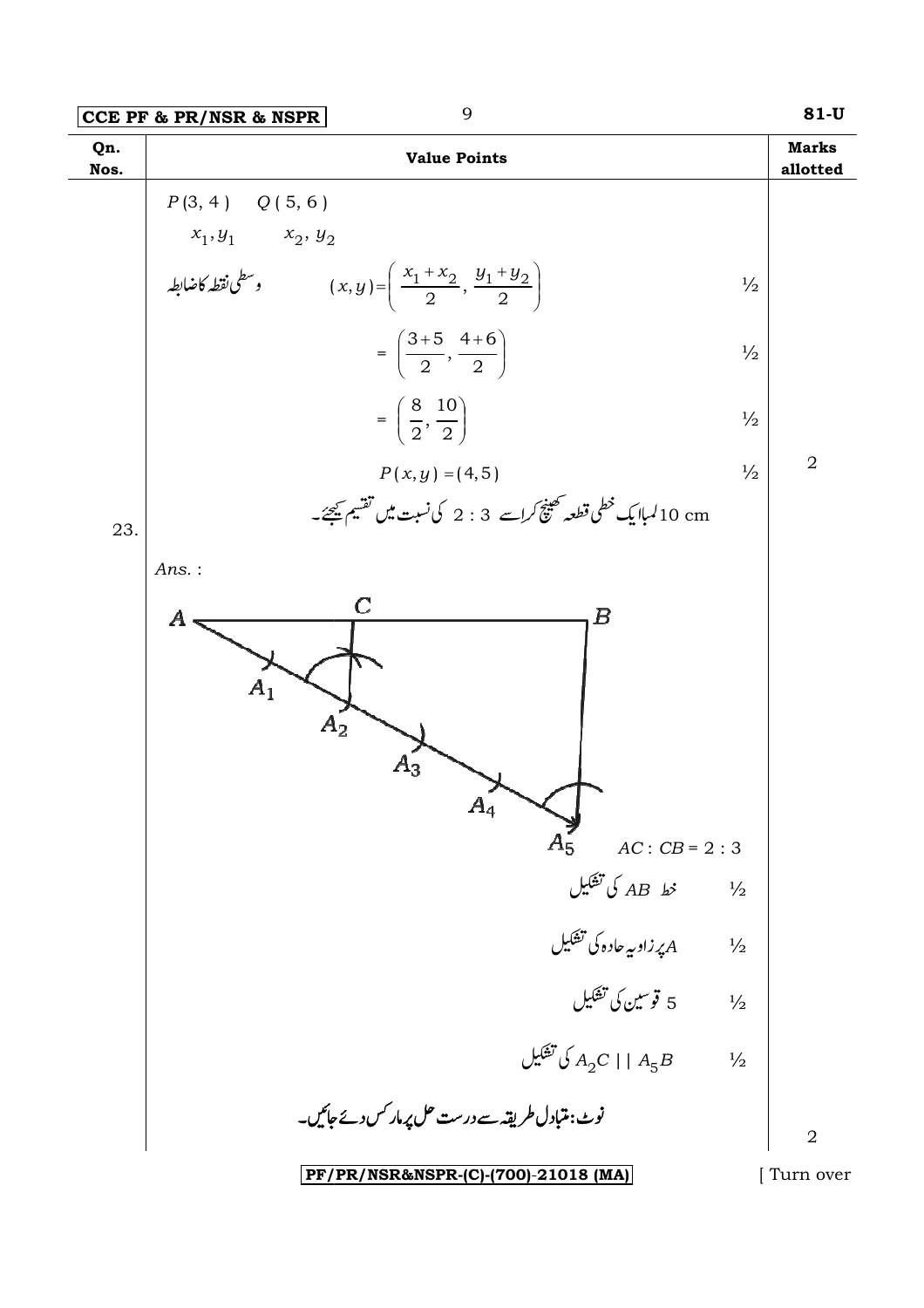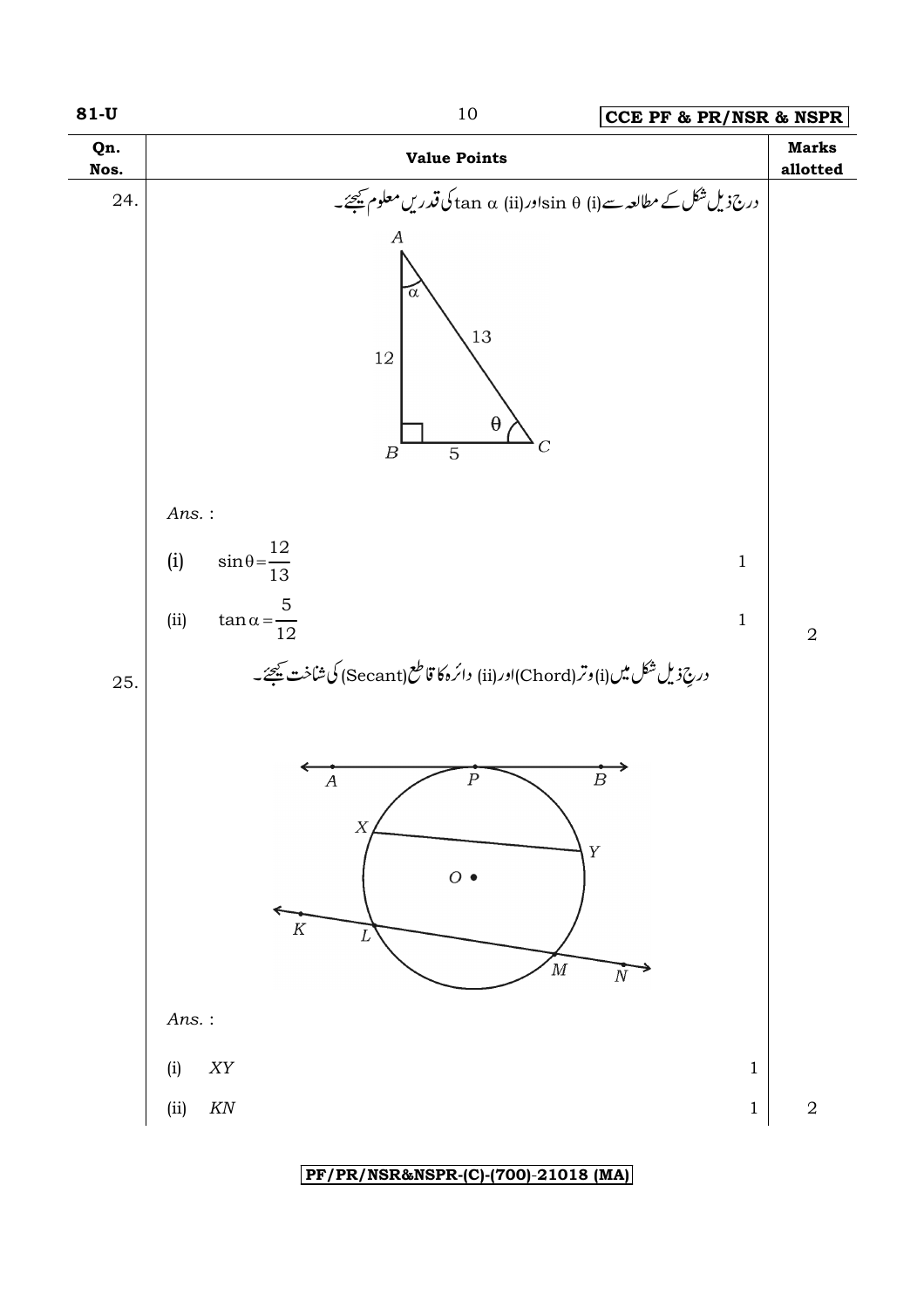|             | 11<br>CCE PF & PR/NSR & NSPR                                                                        | $81-U$                         |
|-------------|-----------------------------------------------------------------------------------------------------|--------------------------------|
| Qn.<br>Nos. | <b>Value Points</b>                                                                                 | <b>Marks</b><br>allotted       |
| 26.         | حساني تصاعد (AP) کی تعریف بیان کرتے ہوئےاسکی عام شکل (معیار ی شکل ) لکھئے۔                          |                                |
|             | Ans.:                                                                                               |                                |
|             | حسانی تصاعد ایک ایباتواتر ہے جس کا ہر اگلار کن عین پچھلے رکن میں ایک متعین عد د کو جمع کرنے پر حاصل | $\mathbf{1}$                   |
|             | ہو۔                                                                                                 |                                |
|             |                                                                                                     | 1                              |
|             | نوٹ: متبادل تعریف جو درست ہو لکھے جانے پر مار کس دئے جائیں۔                                         | $\overline{2}$                 |
| 27.         | cm 4 نصف قطرکے دائرے میں دو مماساسطر ح بنائے کہ ان کادر میانی زاویہ (جھکاؤ)°60   ہو۔                |                                |
|             | $Ans.$ :                                                                                            |                                |
|             | مر گزی زاویه<br>$\angle AOB = 180^{\circ} - 60^{\circ} = 120^{\circ}$                               |                                |
|             | $60^{\circ}$<br>$120^{\circ}$<br>$\boldsymbol{B}$                                                   |                                |
|             | cm 4نصف قطر کے دائرہ کی تشکیل                                                                       | $\frac{1}{2}$                  |
|             | 120°م کری زاویہ کی تشکیل<br>2 مماسوں ( 1⁄2 + 1⁄2) کی تشکیل                                          | $\frac{1}{2}$                  |
|             |                                                                                                     | $\mathbf{1}$<br>$\overline{2}$ |
| 28.         | مساوات 0 = ( 4 - x ) ( 3 + x ) کے جذور معلوم ﷺ۔                                                     |                                |
|             | $Ans.$ :                                                                                            |                                |
|             | $(x + 3) (x - 4) = 0$                                                                               |                                |
|             | $x + 3 = 0$                                                                                         | $\frac{1}{2}$                  |
|             | PF/PR/NSR&NSPR-(C)-(700)-21018 (MA)                                                                 | [Turn over                     |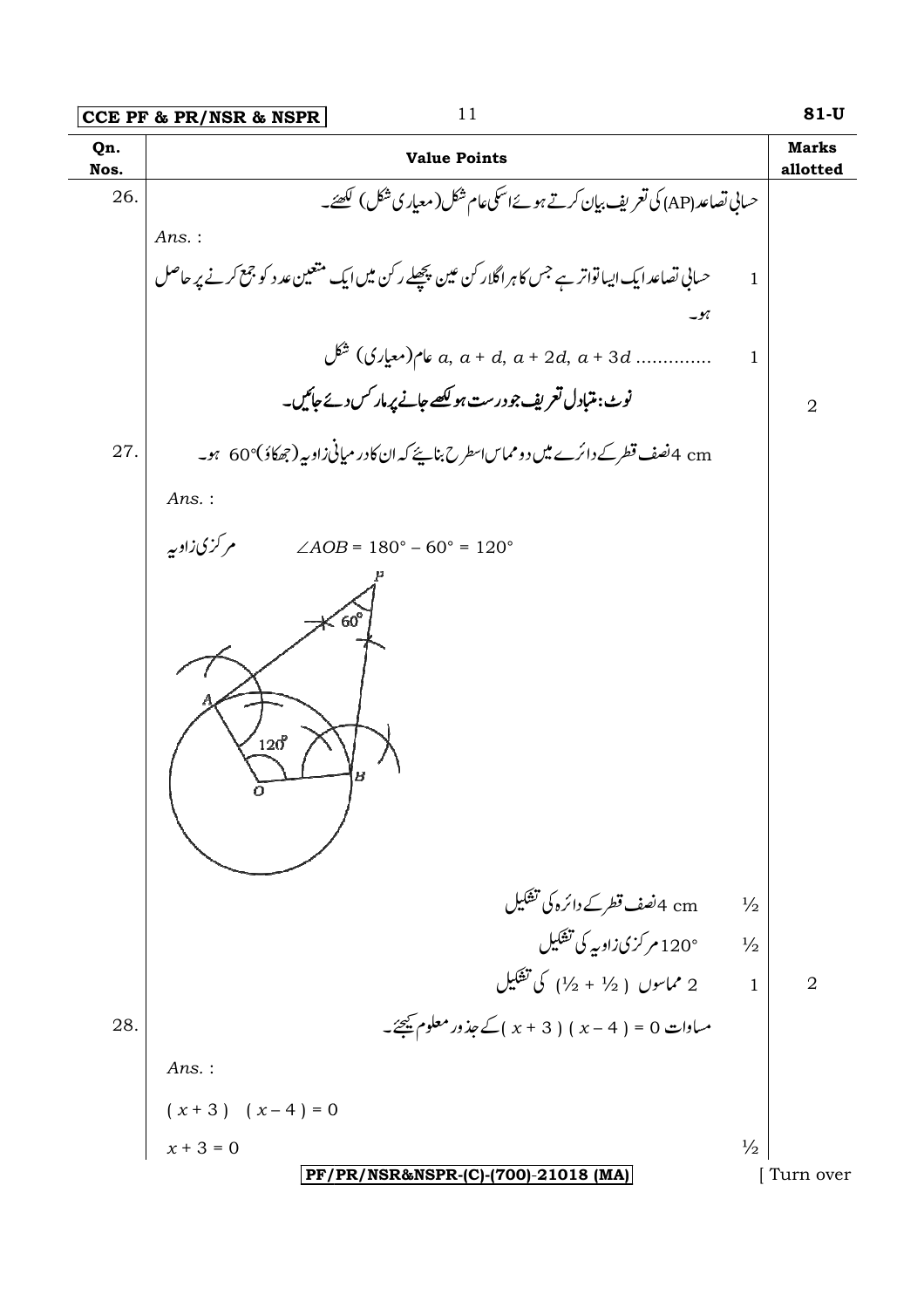

12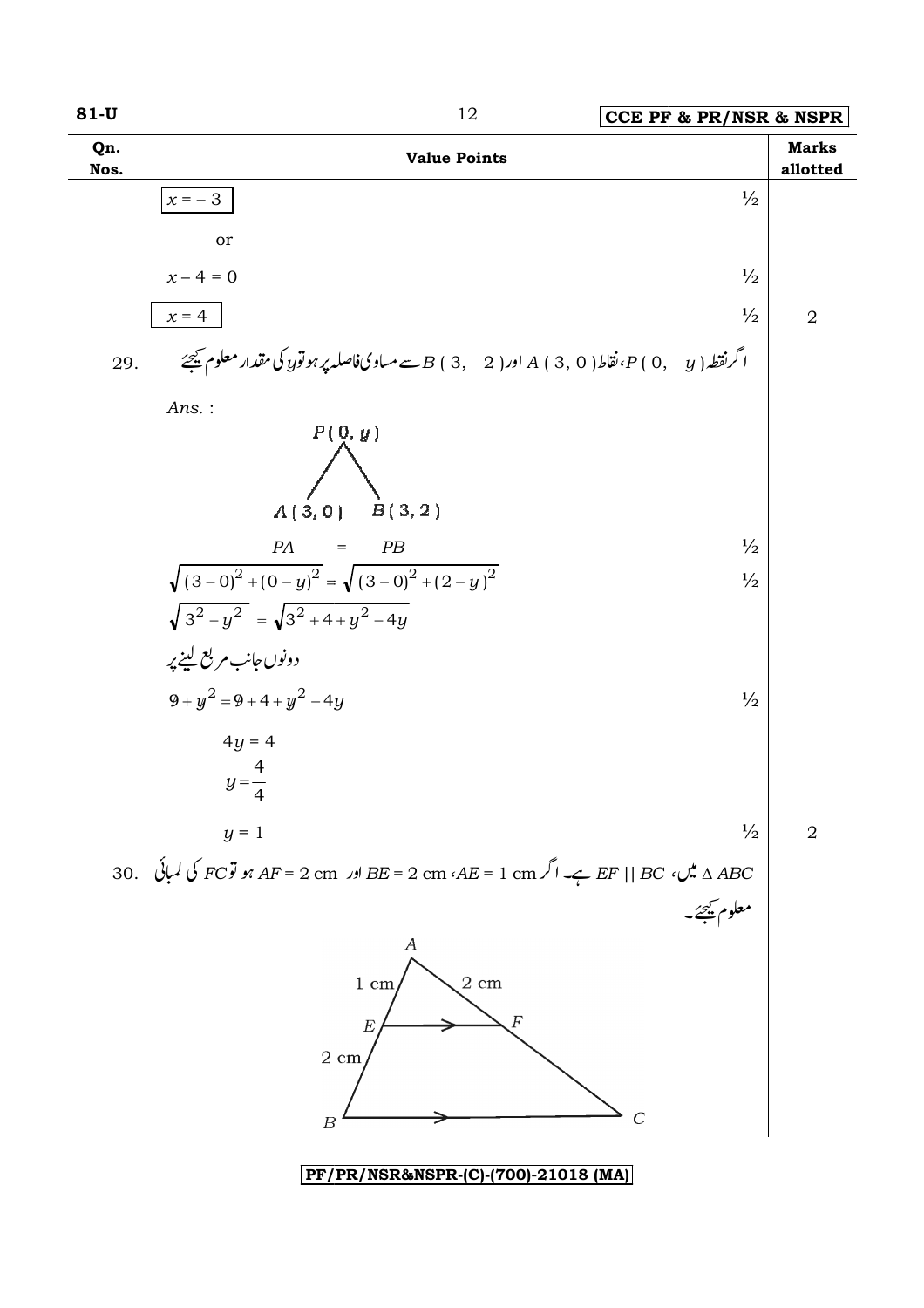|             | 13<br>CCE PF & PR/NSR & NSPR                                                                               | $81-U$                   |
|-------------|------------------------------------------------------------------------------------------------------------|--------------------------|
| Qn.<br>Nos. | <b>Value Points</b>                                                                                        | <b>Marks</b><br>allotted |
|             | $Ans.$ :                                                                                                   |                          |
|             |                                                                                                            |                          |
|             | $\mathcal{L}^{\mathbf{A}}$ $\triangle ABC$ , $EF$   BC.<br>۔<br>تھیلز کامسکہ                               |                          |
|             |                                                                                                            |                          |
|             | AE AF<br>$\mathbf{1}$<br>$\overline{EB} = \overline{FC}$                                                   |                          |
|             | $1 \quad 2$<br>$\frac{1}{2}$                                                                               |                          |
|             | $\overline{2} = \overline{FC}$                                                                             |                          |
|             | $FC = 2 \times 2$<br>$\frac{1}{2}$<br>$FC = 4$ cm                                                          | $\sqrt{2}$               |
|             |                                                                                                            |                          |
| 31.         | $AB^2\;=\;2\;AC^2\;$ ے مساوی الساقین قائم مثلث ہے جس میں $C$ زاویہ قائمہ ہے۔ ثابت کیجئے کہ $\triangle ABC$ |                          |
|             | ہوتاہے۔<br>A                                                                                               |                          |
|             | $\overline{C}$<br>$\boldsymbol{B}$                                                                         |                          |
|             | $Ans.$ :                                                                                                   |                          |
|             | $\mathcal{L}$ $\Delta ABC$ , $\angle C = 90^{\circ}$                                                       |                          |
|             | $AB^2 = AC^2 + BC^2$ [يشاغورث $\delta$ مسئله]<br>$\frac{1}{2}$                                             |                          |
|             | $AB^2 = AC^2 + AC^2$ [ $\because BC = AC$ ] مساوي الساقين مثلث<br>1                                        |                          |
|             | $\therefore \quad AB^2 = 2AC^2$<br>$\frac{1}{2}$                                                           | $\overline{2}$           |
| 32.         | $-$ ا گر $A + B = 90^{\circ}$ tan $A = \cot B$ تا ہو توثابت شیمئے کہ                                       |                          |
|             | $Ans.$ :                                                                                                   |                          |
|             | $tan A = cot B$                                                                                            |                          |
|             | $\cot(90^\circ - A) = \cot B$<br>1                                                                         |                          |
|             | PF/PR/NSR&NSPR-(C)-(700)-21018 (MA)                                                                        | Turn over                |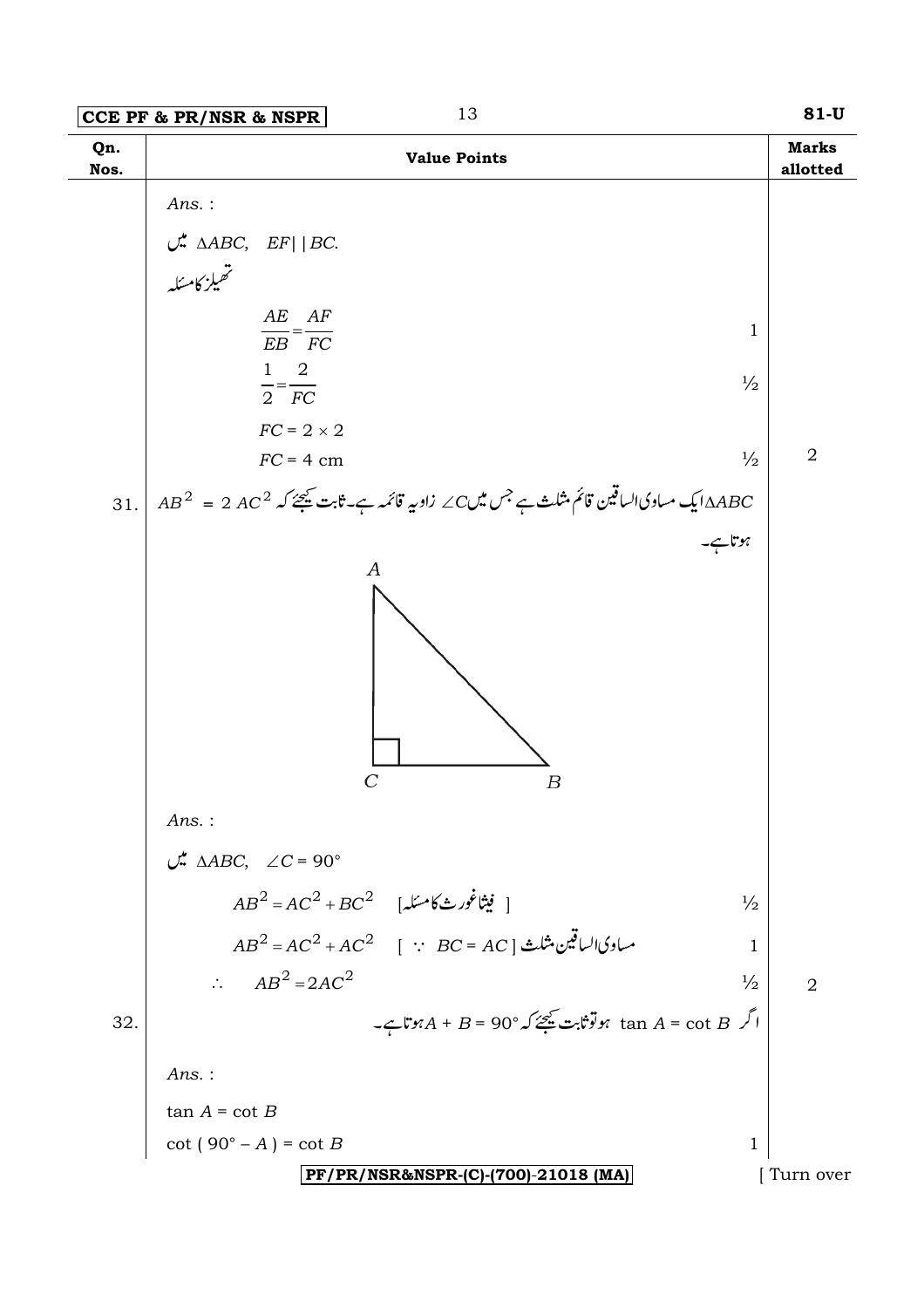| $81-U$      | 14<br>CCE PF & PR/NSR & NSPR                                                               |               |                          |
|-------------|--------------------------------------------------------------------------------------------|---------------|--------------------------|
| Qn.<br>Nos. | <b>Value Points</b>                                                                        |               | <b>Marks</b><br>allotted |
|             | $90^\circ - A = B$                                                                         | $\frac{1}{2}$ |                          |
|             | $A + B = 90^{\circ}$<br>$\overline{r}$                                                     | $\frac{1}{2}$ | $\overline{2}$           |
|             | متبادل طريقه                                                                               |               |                          |
|             | $tan A = cot B$                                                                            | 1             |                          |
|             | $tan A = tan (90° - B)$                                                                    |               |                          |
|             | $A = 90^\circ - B$                                                                         | $\frac{1}{2}$ |                          |
|             | $A + B = 90^{\circ}$                                                                       | $\frac{1}{2}$ | $\overline{2}$           |
| 33.         | 4 cm شلع رکھنے والے دومکعبوں (cubes) کو جوڑ کر ایک مکعب نما    (cuboid) بنایا گیا ہے۔ حاصل |               |                          |
|             | شدہاس مکعب نماکا حجم معلوم شیجئے۔                                                          |               |                          |
|             | $Ans.$ :                                                                                   |               |                          |
|             | $l = (4 + 4)$ كعب نماكى لمبائى                                                             |               |                          |
|             | $l = 8$ cm                                                                                 |               |                          |
|             |                                                                                            | $\frac{1}{2}$ |                          |
|             | كىلىپور <i>ائى لىچورائى b = 4 cm</i><br><i>h = 4 cm</i> كىعب نماكى <sub>ا</sub> ومچائى     | $\frac{1}{2}$ |                          |
|             | ته کلیب نماکا ججم $V = l \times b \times h$                                                | $\frac{1}{2}$ |                          |
|             | $= 8 \times 4 \times 4$                                                                    |               |                          |
|             | $V = 128$ cm <sup>3</sup>                                                                  | $\frac{1}{2}$ | $\overline{2}$           |
| 34.         | 7 cm نصف قطروالے دائرے کے ربع (Quadrant) کار قبہ معلوم کیجئے۔                              |               |                          |
|             | $\left[\begin{array}{cc} \frac{2}{\sqrt{2}} & \pi = \frac{22}{7} \end{array}\right]$       |               |                          |
|             | $Ans.$ :                                                                                   |               |                          |
|             | دائرہ کے ربع کار قبہ                                                                       |               |                          |
|             | $= \frac{\theta}{360^{\circ}} \times \pi r^2$                                              | $\frac{1}{2}$ |                          |
|             | $=\frac{90^{\circ}}{360^{\circ}} \times \frac{22}{7} \times 7^{2}$                         |               |                          |
|             | PF/PR/NSR&NSPR-(C)-(700)-21018 (MA)                                                        |               |                          |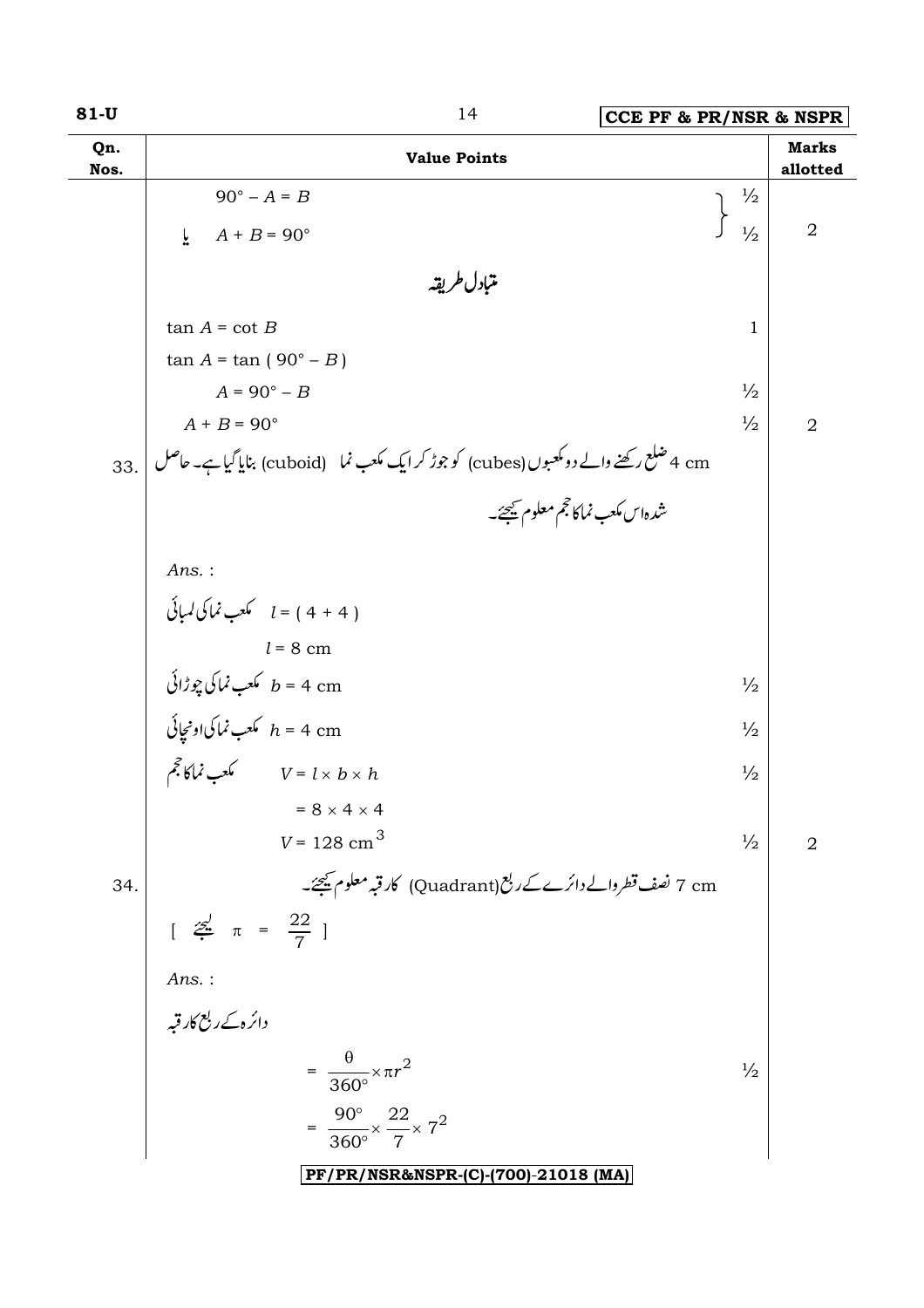|             | 15<br>CCE PF & PR/NSR & NSPR                                                                                      | $81-U$                   |
|-------------|-------------------------------------------------------------------------------------------------------------------|--------------------------|
| Qn.<br>Nos. | <b>Value Points</b>                                                                                               | <b>Marks</b><br>allotted |
|             | $=\frac{90^{\circ1}}{360^{\circ}_{A_2}} \times \frac{22^{11}}{\pi} \times 7 \times 7$<br>$\mathbf{1}$             |                          |
|             | $=\frac{77}{2}$ cm <sup>2</sup>                                                                                   |                          |
|             | = $38.5 \text{ cm}^2$<br>$\frac{1}{2}$                                                                            | $\overline{2}$           |
|             | متبادل طريقه                                                                                                      |                          |
|             | ائرہ کے ربع کار قبہ $\int_0^2 \cos^2 \theta \, d\theta = \frac{1}{4} \sin^2 \theta$<br>$\mathbf{1}$               |                          |
|             | $=\frac{1}{4} \times \frac{22}{7} \times 7^2$                                                                     |                          |
|             | $=\frac{1}{4^{\circ}}\times\frac{22^{11}}{7}\times7\times7$<br>$\frac{1}{2}$                                      |                          |
|             | $=\frac{77}{2}$ cm <sup>2</sup>                                                                                   |                          |
|             |                                                                                                                   | $\overline{2}$           |
|             | = $38.5$ cm <sup>2</sup><br>$\frac{1}{2}$                                                                         |                          |
| IV.         | مندرجه ذيل سوالوں کو حل کريں :<br>$9 \times 3 = 27$                                                               |                          |
| 35.         | حِسانِي تصاعد (A.P) کےابتدائی   9 ارکان کاحاصلِ جمع(مجموعہ) 144 اور  9  واں ر <sup>ک</sup> ن   28 ہے۔حسانِی تصاعد |                          |
|             | کا پہلار کن اور مشترک فرق معلوم کیجئے۔                                                                            |                          |
|             | $Ans.$ :                                                                                                          |                          |
|             | $S_n = \frac{n}{2} [a + l]$<br>$\frac{1}{2}$                                                                      |                          |
|             | $S_9 = \frac{9}{2} [a + 28]$                                                                                      |                          |
|             | 144 = $\frac{9}{2}$ [ a + 28 ]<br>$\frac{16}{2}$<br>$\frac{144 \times 2}{2}$ = a + 28<br>$\frac{1}{2}$            |                          |
|             |                                                                                                                   |                          |
|             | PF/PR/NSR&NSPR-(C)-(700)-21018 (MA)                                                                               | Turn over                |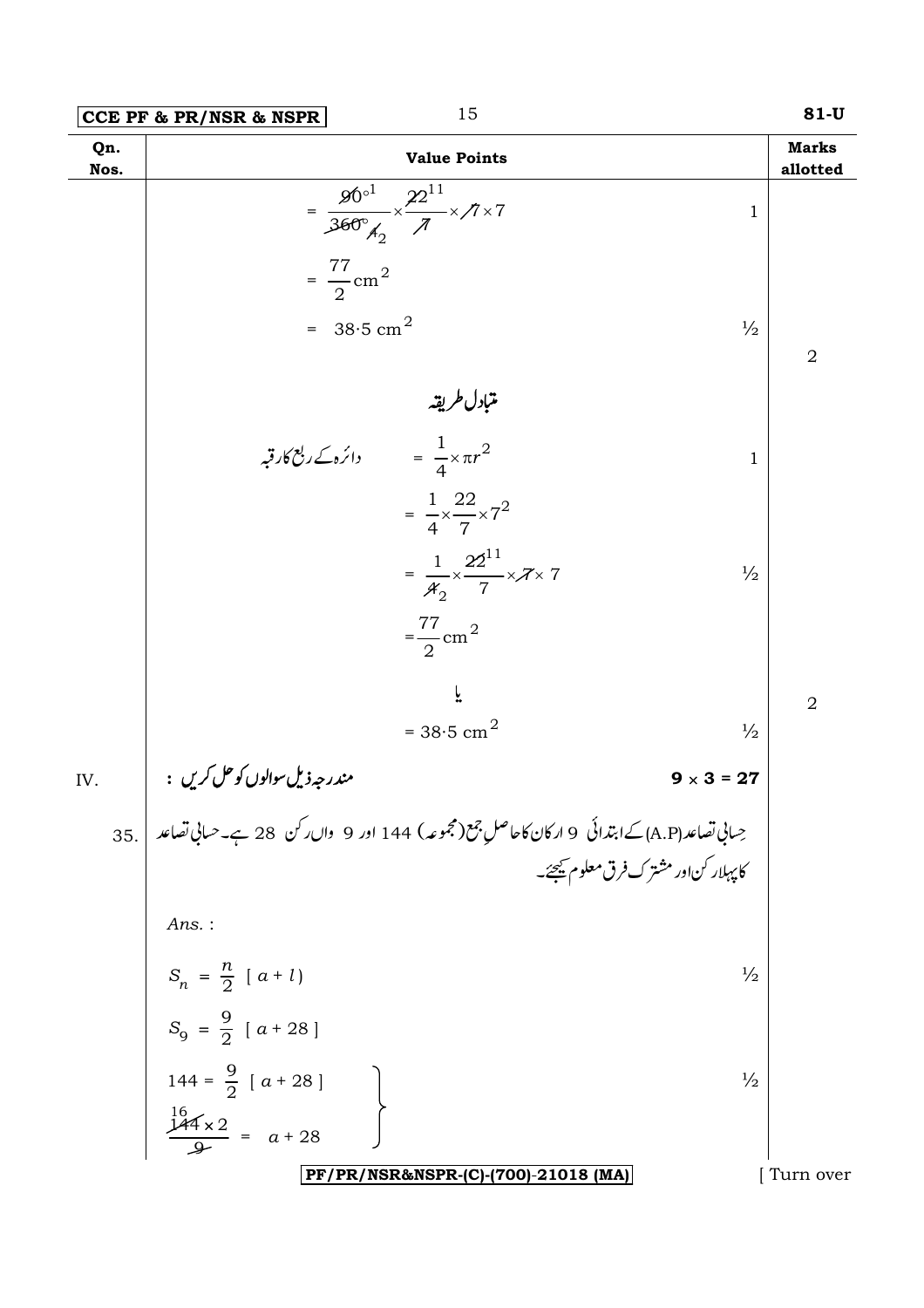| M.<br>۰.<br>v.<br>۰, |
|----------------------|
|----------------------|

| $81-U$      | 16<br>CCE PF & PR/NSR & NSPR                                                                         |                          |
|-------------|------------------------------------------------------------------------------------------------------|--------------------------|
| Qn.<br>Nos. | <b>Value Points</b>                                                                                  | <b>Marks</b><br>allotted |
|             | $32 = a + 28$                                                                                        |                          |
|             | $a = 32 - 28$<br>$\frac{1}{2}$                                                                       |                          |
|             | $a = 4$                                                                                              |                          |
|             | $\frac{1}{2}$<br>$a_n = a + (n-1) d$                                                                 |                          |
|             | $a_9 = 4 + (9 - 1) d$                                                                                |                          |
|             | $28 = 4 + 8d$<br>$\frac{1}{2}$                                                                       |                          |
|             | $24 = 8d$                                                                                            |                          |
|             | $d = \frac{24}{8}$                                                                                   |                          |
|             | $d = 3$<br>$\frac{1}{2}$                                                                             | 3                        |
|             | ایک مستطیل نما میدان کا وتر اس کے حچوٹے ضلع سے 60 m زیادہ ہے۔اگراس کا بڑا ضلع، حچوٹے ضلع سے   36.    |                          |
|             | 30 m نیادہ ہے تومیدان کے اضلاع معلوم ﷺ۔                                                              |                          |
|             | ĩ                                                                                                    |                          |
|             | ایک قائم زاویہ مثلث کا وتر 13 cm ہے۔ ہاقی دو ضلعوں میں اگرایک ضلع کی لمبائی دوسرے ضلع کی لمبائی سے   |                          |
|             | cm 7زیادہ ہو تو مثلث کے اضلاع معلوم کیجئے۔                                                           |                          |
|             | Ans.:                                                                                                |                          |
|             | $\boldsymbol{A}$<br>D                                                                                |                          |
|             | $/$ + $60/$ $\eta_{l}$<br>x <sub>m</sub>                                                             |                          |
|             | $B^{\prime}$<br>$(x + 30)$ m                                                                         |                          |
|             | مستطيل نماميدان ABCD                                                                                 |                          |
|             | $\angle A B = x \text{ m}, \quad \therefore B C = (x + 30) \text{ m}, \quad AC = (x + 60) \text{ m}$ |                          |
|             | $AC2 = AB2 + BC2$<br>$\frac{1}{2}$                                                                   |                          |
|             | $(x+60)^2 = x^2 + (x+30)^2$<br>$\frac{1}{2}$                                                         |                          |
|             | $\chi^2$ +60 <sup>2</sup> +2×x×60= $\chi^2$ +x <sup>2</sup> +30 <sup>2</sup> +2×x×30                 |                          |
|             | PF/PR/NSR&NSPR-(C)-(700)-21018 (MA)                                                                  |                          |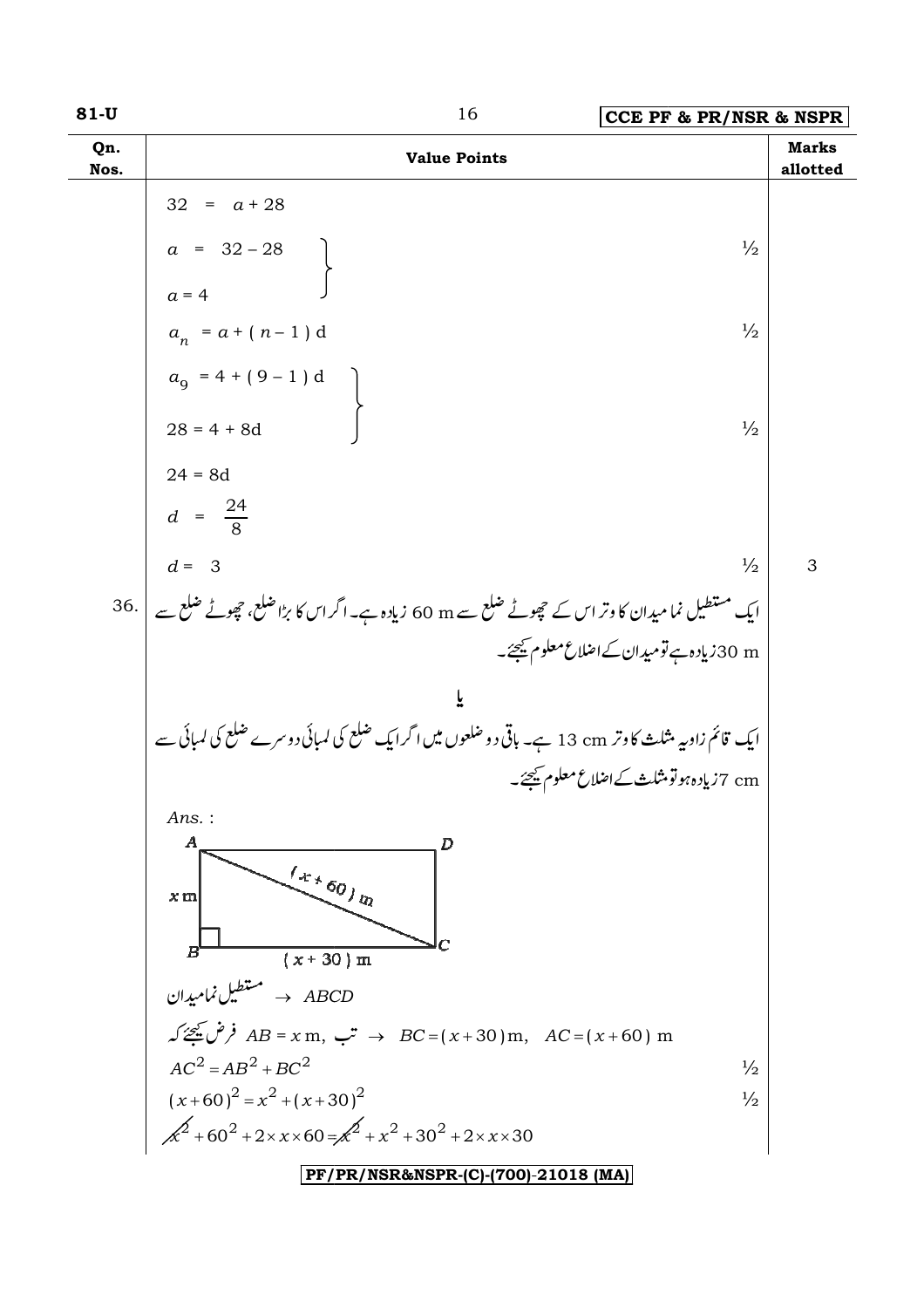| $3600+120x=x^2+900+60x$<br>$x^{2}$ + 900 + 60x – 3600 – 120x = 0<br>$x^2$ – 60x – 2700 = 0<br>$x^2-90x+30x-2700=0$<br>$x(x-90)+30(x-90)=0$ | $\frac{1}{2}$<br>$\frac{1}{2}$ |   |
|--------------------------------------------------------------------------------------------------------------------------------------------|--------------------------------|---|
|                                                                                                                                            |                                |   |
|                                                                                                                                            |                                |   |
|                                                                                                                                            |                                |   |
|                                                                                                                                            |                                |   |
|                                                                                                                                            |                                |   |
| $(x-90)$ $(x+30)=0$                                                                                                                        |                                |   |
| $x - 90 = 0$ $\frac{1}{2}$ $x + 30 = 0$                                                                                                    |                                |   |
| $x = 90$ لِمَنْقَى مقدار لی نہیں جاتی ) (20 – = x یا $x = -30$                                                                             | $\frac{1}{2}$                  |   |
| $\therefore \quad x = 90$                                                                                                                  |                                |   |
| $AB = x = 90$ m<br>$BC = (x + 30) = 90 + 30 = 120$ m                                                                                       | $\frac{1}{2}$                  | 3 |
|                                                                                                                                            |                                |   |
| ř                                                                                                                                          |                                |   |
| $\boldsymbol{A}$<br>$13\ {\rm cm}$<br>$x \,$ cm<br>$\rightharpoonup_C$<br>$(x+7)$ cm<br>$\boldsymbol{B}$                                   |                                |   |
| $AC = 13 \text{ cm}$ , $AB = x \text{ cm}$ اور $BC = (x + 7) \text{ cm}$                                                                   |                                |   |
| $AC2 = AB2 + BC2$                                                                                                                          | $\frac{1}{2}$                  |   |
| $13^2 = x^2 + (x+7)^2$                                                                                                                     | $\frac{1}{2}$                  |   |
| $\Rightarrow 169 = x^2 + x^2 + 49 + 14x$                                                                                                   |                                |   |
| $\Rightarrow 169 = 2x^2 + 49 + 14x$                                                                                                        |                                |   |
| $\Rightarrow 2x^2 + 49 + 14x - 169 = 0$                                                                                                    |                                |   |

### PF/PR/NSR&NSPR-(C)-(700)-21018 (MA)

[Turn over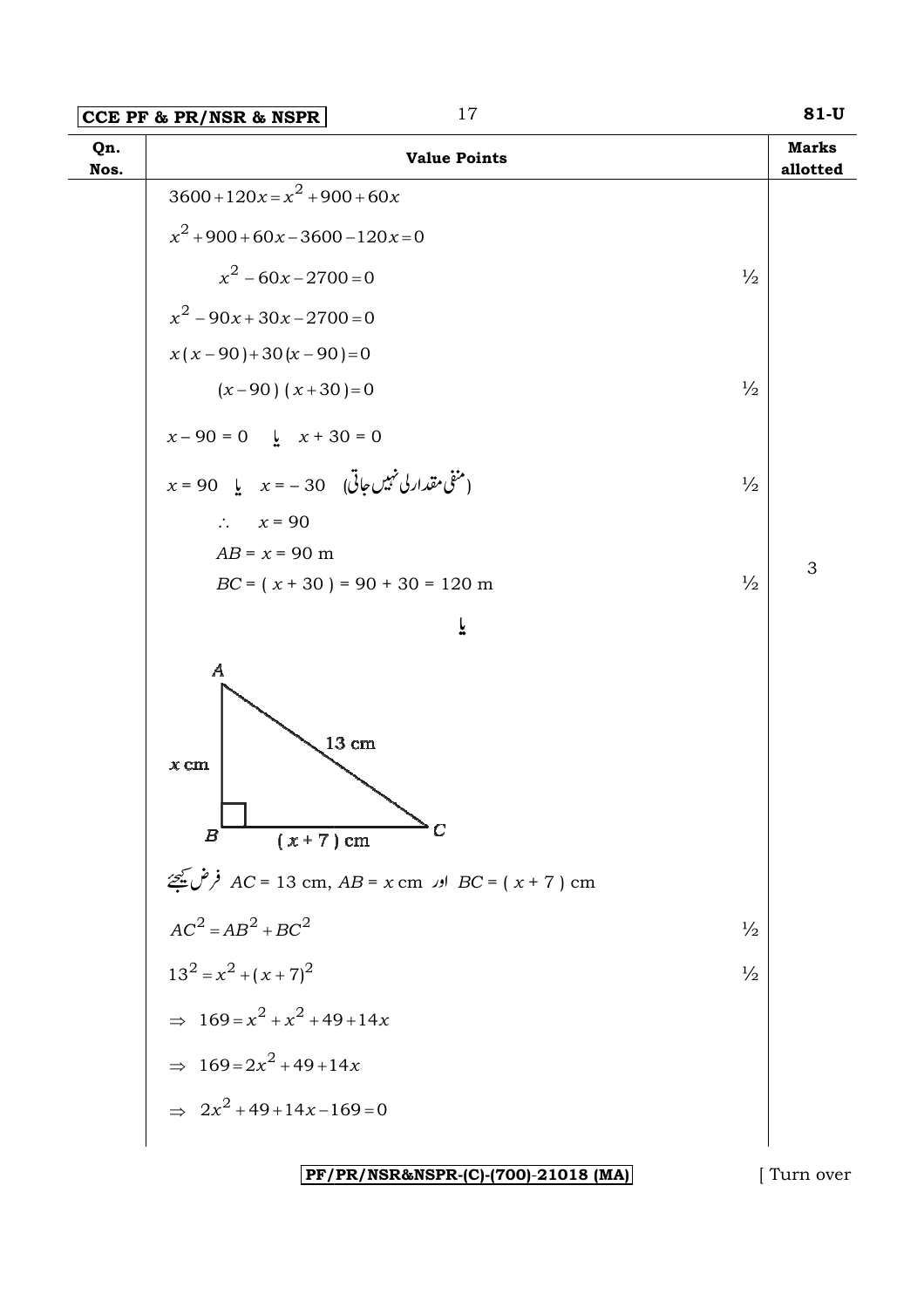| 81-U        | 18<br>CCE PF & PR/NSR & NSPR                                                                               |                |                          |
|-------------|------------------------------------------------------------------------------------------------------------|----------------|--------------------------|
| Qn.<br>Nos. | <b>Value Points</b>                                                                                        |                | <b>Marks</b><br>allotted |
|             | $\Rightarrow 2x^2 + 14x - 120 = 0$                                                                         | $\frac{1}{2}$  |                          |
|             | $\div 2$ , $x^2 + 7x - 60 = 0$                                                                             |                |                          |
|             | $\Rightarrow x^2 + 12x - 5x - 60 = 0$                                                                      |                |                          |
|             | $\Rightarrow$ $x(x+12)-5(x+12)=0$                                                                          |                |                          |
|             | $\Rightarrow$ $(x+12)(x-5)=0$                                                                              | $\frac{1}{2}$  |                          |
|             | $x + 12 = 0$ or $x - 5 = 0$                                                                                |                |                          |
|             | $x = -12$ or $x = 5$                                                                                       |                |                          |
|             | شقى مقدار لى نہيں جاتى)<br>$x = 5$ سنرا $AB = x = 5$ cm                                                    | $\frac{1}{2}$  |                          |
|             |                                                                                                            |                |                          |
|             | $BC = (x + 7) = 5 + 7 = 12$ cm                                                                             | $\frac{1}{2}$  | 3                        |
| 37.         | ذیل کوثابت <u>می</u> جئے۔                                                                                  |                |                          |
|             | $(\sin A + \csc A)^2$ + $(\cos A + \sec A)^2$ = 7 + $\tan^2 A + \cot^2 A$ .                                |                |                          |
|             | یا                                                                                                         |                |                          |
|             | $\mathscr{Z}$ : $\mathfrak{r}$ : sec $\theta$ ( $1 - \sin \theta$ ) ( sec $\theta$ + $\tan \theta$ ) = 1.  |                |                          |
|             | $Ans.$ :                                                                                                   |                |                          |
|             | LHS = $(\sin A + \csc A)^2 + (\cos A + \sec A)^2$                                                          |                |                          |
|             | $=$ sin <sup>2</sup> A + cos ec <sup>2</sup> A + 2 sin A cosec A + cos <sup>2</sup> A + sec <sup>2</sup> A |                |                          |
|             | $+2\cos A \sec A$                                                                                          | 1              |                          |
|             | $=\frac{\sin^2 A + \cos^2 A + \csc^2 A + 2\sin A \cdot \frac{1}{\sin A} + \sec^2 A}{\sin A}$               |                |                          |
|             | +2cos A. $\frac{1}{\cos A}$                                                                                | $\overline{1}$ |                          |
|             | $= 1 + (1 + \cot^2 A) + 2 + (1 + \tan^2 A) + 2$                                                            |                |                          |
|             | $\int$ : cosec <sup>2</sup> A=1+cot <sup>2</sup> A                                                         |                |                          |
|             | $\sec^2 A = 1 + \tan^2 A$                                                                                  |                |                          |
|             | $\sin^2 A + \cos^2 A = 1$                                                                                  | $\frac{1}{2}$  |                          |
|             | $= 7 + \tan^2 A + \cot^2 A$                                                                                | $\frac{1}{2}$  |                          |
|             | $LHS = RHS$                                                                                                |                | 3                        |
|             | ř                                                                                                          |                |                          |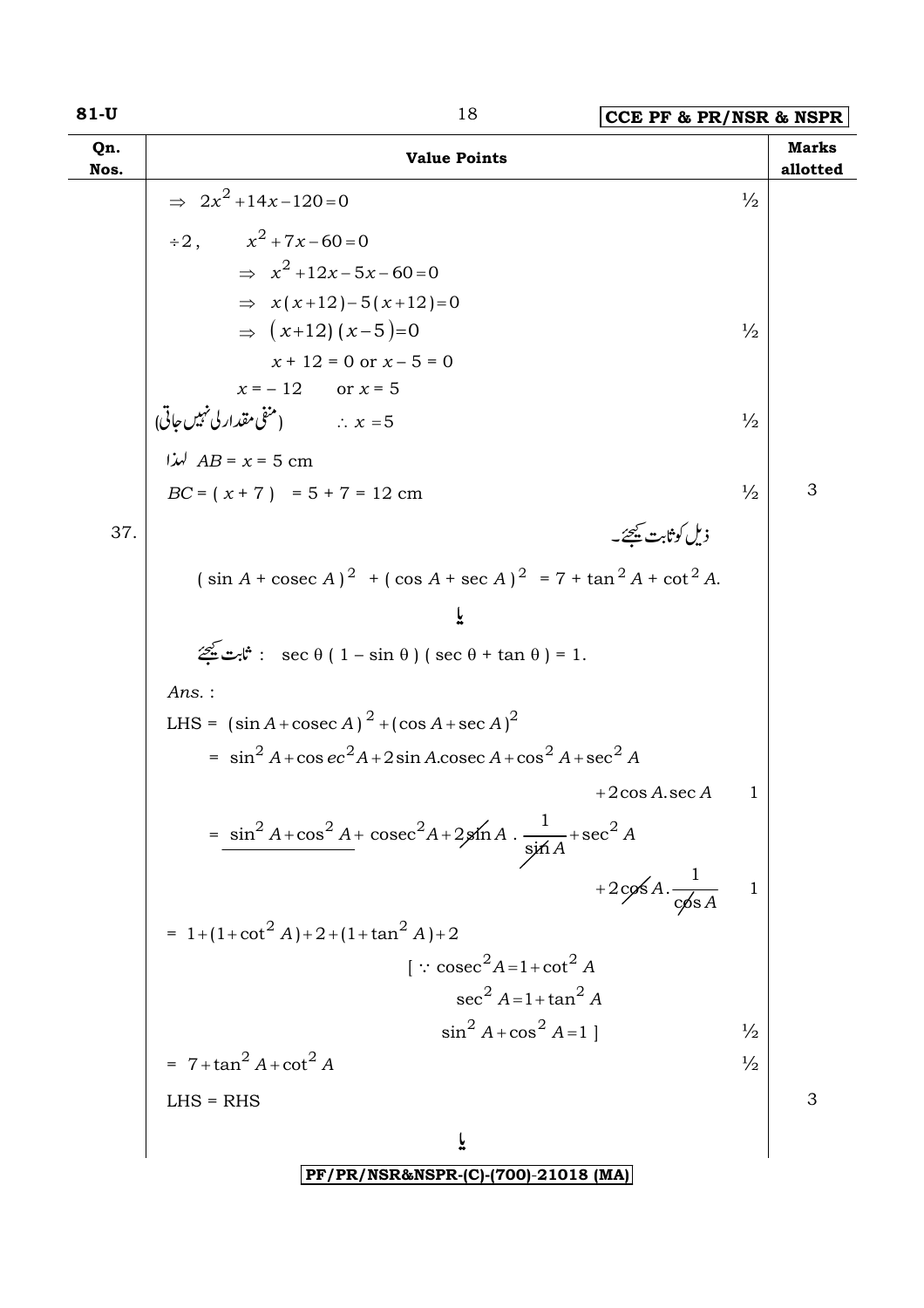|             | 19<br>CCE PF & PR/NSR & NSPR                                                                                | $81-U$                   |
|-------------|-------------------------------------------------------------------------------------------------------------|--------------------------|
| Qn.<br>Nos. | <b>Value Points</b>                                                                                         | <b>Marks</b><br>allotted |
|             | LHS = $\sec \theta (1 - \sin \theta) (\sec \theta + \tan \theta)$                                           |                          |
|             | $=\frac{1}{\cos\theta}(1-\sin\theta)\left(\frac{1}{\cos\theta}+\frac{\sin\theta}{\cos\theta}\right)$<br>1   |                          |
|             | $=\frac{(1-\sin\theta)}{\cos\theta} \times \frac{(1+\sin\theta)}{\cos\theta}$<br>$\frac{1}{2}$              |                          |
|             | $=\frac{1-\sin^2\theta}{\cos^2\theta}$<br>$\frac{1}{2}$                                                     |                          |
|             | $=\frac{1-\sin^2\theta}{\cos^2\theta}$<br>$[\because 1-\sin^2\theta = \cos^2\theta]$<br>$\frac{1}{2}$       |                          |
|             | $\frac{1}{2}$<br>$= 1$                                                                                      |                          |
|             | $\therefore$ L.H.S. = R.H.S                                                                                 | 3                        |
| 38.         | نقاط ( A ( – 1, 7 ) اور ( B ( 4,   – 3 ) كو جوڑنے والے خطى قطعہ AB كو داخلى طور پر 3 : 2 كى نسبت ميں تقسيم  |                          |
|             | کرنے والے نقطہ کے مختصات معلوم کیجئے۔                                                                       |                          |
|             | ĩ                                                                                                           |                          |
|             | APQR کار قبہ معلوم ﷺ جس کی راسیں ( 4 , 0 ) P ( ، 4 ) ( 3 , 3 ) ( 3 , 3 ) جوں۔ ( 4 , 3 ) F بوں۔              |                          |
|             | Ans.:                                                                                                       |                          |
|             | $A(-1, 7),$ $B(4, -3)$<br>2:3                                                                               |                          |
|             | $x_1, y_1$ $x_2, y_2$<br>$m_1$ $m_2$                                                                        |                          |
|             | $P(x,y) = \left(\frac{m_1x_2 + m_2x_1}{m_1 + m_2}, \frac{m_1y_2 + m_2y_1}{m_1 + m_2}\right)$<br>$\mathbf 1$ |                          |
|             | $=\left(\frac{2(4)+3(-1)}{2+3},\frac{2(-3)+3(7)}{2+3}\right)$<br>$\frac{1}{2}$                              |                          |
|             | $=\left(\frac{8-3}{5},\frac{-6+21}{5}\right)$<br>$\frac{1}{2}$                                              |                          |
|             | $=\left(\frac{5}{5},\frac{15}{5}\right)$<br>$\frac{1}{2}$                                                   | 3                        |
|             | $\frac{1}{2}$<br>$P(x, y) = (1, 3)$                                                                         |                          |
|             | یا                                                                                                          |                          |

 $\lbrack$  Turn over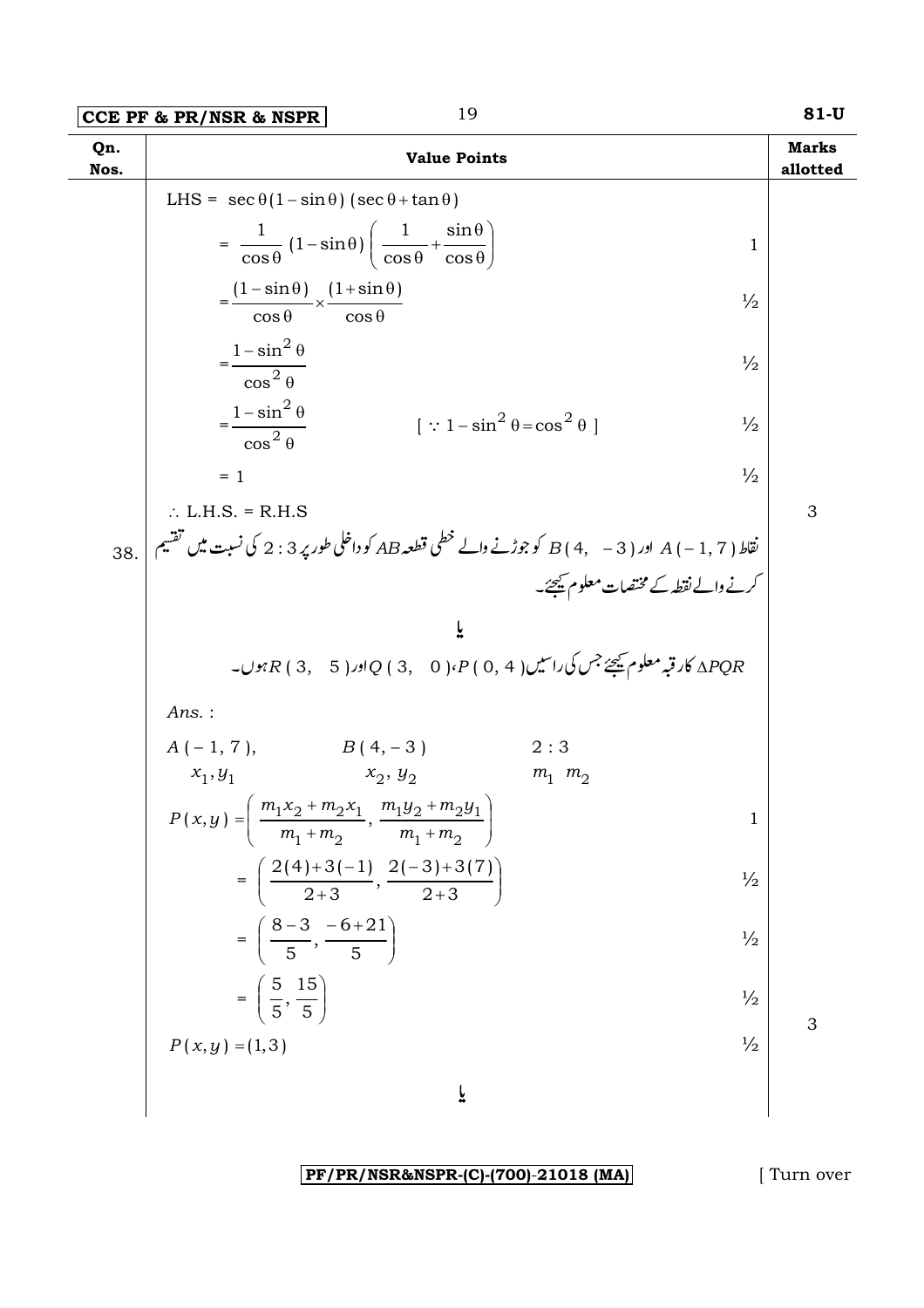| <b>Marks</b><br>Qn.<br><b>Value Points</b><br>Nos.<br>allotted<br>$P(0, 4), \qquad Q(3, 0) \qquad R(3, 5)$<br>$x_1, y_1$ $x_2, y_2$ $x_3, x_3$<br>$A = \frac{1}{2} [x_1 (y_2 - y_3) + x_2 (y_3 - y_1) + x_3 (y_1 - y_2)]$<br>$\mathbf 1$<br>$=\frac{1}{2}[0(0-5)+3(5-4)+3(4-0)]$<br>$\frac{1}{2}$<br>$=\frac{1}{2}[0(-5)+3(1)+3(4)]$<br>$\frac{1}{2}$<br>$=\frac{1}{2}$ [ 0 + 3 + 12 ]<br>$\frac{1}{2}$<br>$=\frac{1}{2} \times 15$<br>3<br>$A=\frac{15}{2}$ $\frac{1}{2}$ 7.5 sq. units<br>$\frac{1}{2}$<br>راست طریقہ     (Direct method) کے استعمال سے درجِ ذیل گروہی مفروضہ (بٹاؤ) کا در میانہ (Mean)<br>39.<br>معلوم كيجئجه<br>كلاس وقفه<br>تعدد<br>$\mathbf 2$<br>$10 - 20$<br>$20 - 30$<br>$\ensuremath{\mathsf{3}}$<br>$30 - 40$<br>$\mathbf 5$<br>$40 - 50$<br>7<br>$50 - 60$<br>3<br>ř<br>درج ذیل گروہی مفروضہ (بٹاؤ) کاموڈ (mode) یعنی کثیر پہ معلوم ﷺ:<br>كلاس وقفه<br>تعدد<br>$5 - 15$<br>3<br>$15 - 25$ | $81-U$ |  | 20 | CCE PF & PR/NSR & NSPR |  |
|-----------------------------------------------------------------------------------------------------------------------------------------------------------------------------------------------------------------------------------------------------------------------------------------------------------------------------------------------------------------------------------------------------------------------------------------------------------------------------------------------------------------------------------------------------------------------------------------------------------------------------------------------------------------------------------------------------------------------------------------------------------------------------------------------------------------------------------------------------------------------------------------------------------------------|--------|--|----|------------------------|--|
|                                                                                                                                                                                                                                                                                                                                                                                                                                                                                                                                                                                                                                                                                                                                                                                                                                                                                                                       |        |  |    |                        |  |
|                                                                                                                                                                                                                                                                                                                                                                                                                                                                                                                                                                                                                                                                                                                                                                                                                                                                                                                       |        |  |    |                        |  |
|                                                                                                                                                                                                                                                                                                                                                                                                                                                                                                                                                                                                                                                                                                                                                                                                                                                                                                                       |        |  |    |                        |  |
|                                                                                                                                                                                                                                                                                                                                                                                                                                                                                                                                                                                                                                                                                                                                                                                                                                                                                                                       |        |  |    |                        |  |
|                                                                                                                                                                                                                                                                                                                                                                                                                                                                                                                                                                                                                                                                                                                                                                                                                                                                                                                       |        |  |    |                        |  |
|                                                                                                                                                                                                                                                                                                                                                                                                                                                                                                                                                                                                                                                                                                                                                                                                                                                                                                                       |        |  |    |                        |  |
|                                                                                                                                                                                                                                                                                                                                                                                                                                                                                                                                                                                                                                                                                                                                                                                                                                                                                                                       |        |  |    |                        |  |
|                                                                                                                                                                                                                                                                                                                                                                                                                                                                                                                                                                                                                                                                                                                                                                                                                                                                                                                       |        |  |    |                        |  |
|                                                                                                                                                                                                                                                                                                                                                                                                                                                                                                                                                                                                                                                                                                                                                                                                                                                                                                                       |        |  |    |                        |  |
|                                                                                                                                                                                                                                                                                                                                                                                                                                                                                                                                                                                                                                                                                                                                                                                                                                                                                                                       |        |  |    |                        |  |
|                                                                                                                                                                                                                                                                                                                                                                                                                                                                                                                                                                                                                                                                                                                                                                                                                                                                                                                       |        |  |    |                        |  |
|                                                                                                                                                                                                                                                                                                                                                                                                                                                                                                                                                                                                                                                                                                                                                                                                                                                                                                                       |        |  |    |                        |  |
|                                                                                                                                                                                                                                                                                                                                                                                                                                                                                                                                                                                                                                                                                                                                                                                                                                                                                                                       |        |  |    |                        |  |
|                                                                                                                                                                                                                                                                                                                                                                                                                                                                                                                                                                                                                                                                                                                                                                                                                                                                                                                       |        |  |    |                        |  |
|                                                                                                                                                                                                                                                                                                                                                                                                                                                                                                                                                                                                                                                                                                                                                                                                                                                                                                                       |        |  |    |                        |  |
|                                                                                                                                                                                                                                                                                                                                                                                                                                                                                                                                                                                                                                                                                                                                                                                                                                                                                                                       |        |  |    |                        |  |
|                                                                                                                                                                                                                                                                                                                                                                                                                                                                                                                                                                                                                                                                                                                                                                                                                                                                                                                       |        |  |    |                        |  |
|                                                                                                                                                                                                                                                                                                                                                                                                                                                                                                                                                                                                                                                                                                                                                                                                                                                                                                                       |        |  |    |                        |  |
|                                                                                                                                                                                                                                                                                                                                                                                                                                                                                                                                                                                                                                                                                                                                                                                                                                                                                                                       |        |  |    |                        |  |
|                                                                                                                                                                                                                                                                                                                                                                                                                                                                                                                                                                                                                                                                                                                                                                                                                                                                                                                       |        |  |    |                        |  |
|                                                                                                                                                                                                                                                                                                                                                                                                                                                                                                                                                                                                                                                                                                                                                                                                                                                                                                                       |        |  | 4  |                        |  |
| $25 - 35$<br>8                                                                                                                                                                                                                                                                                                                                                                                                                                                                                                                                                                                                                                                                                                                                                                                                                                                                                                        |        |  |    |                        |  |
| $35 - 45$<br>7                                                                                                                                                                                                                                                                                                                                                                                                                                                                                                                                                                                                                                                                                                                                                                                                                                                                                                        |        |  |    |                        |  |
| $45 - 55$<br>3                                                                                                                                                                                                                                                                                                                                                                                                                                                                                                                                                                                                                                                                                                                                                                                                                                                                                                        |        |  |    |                        |  |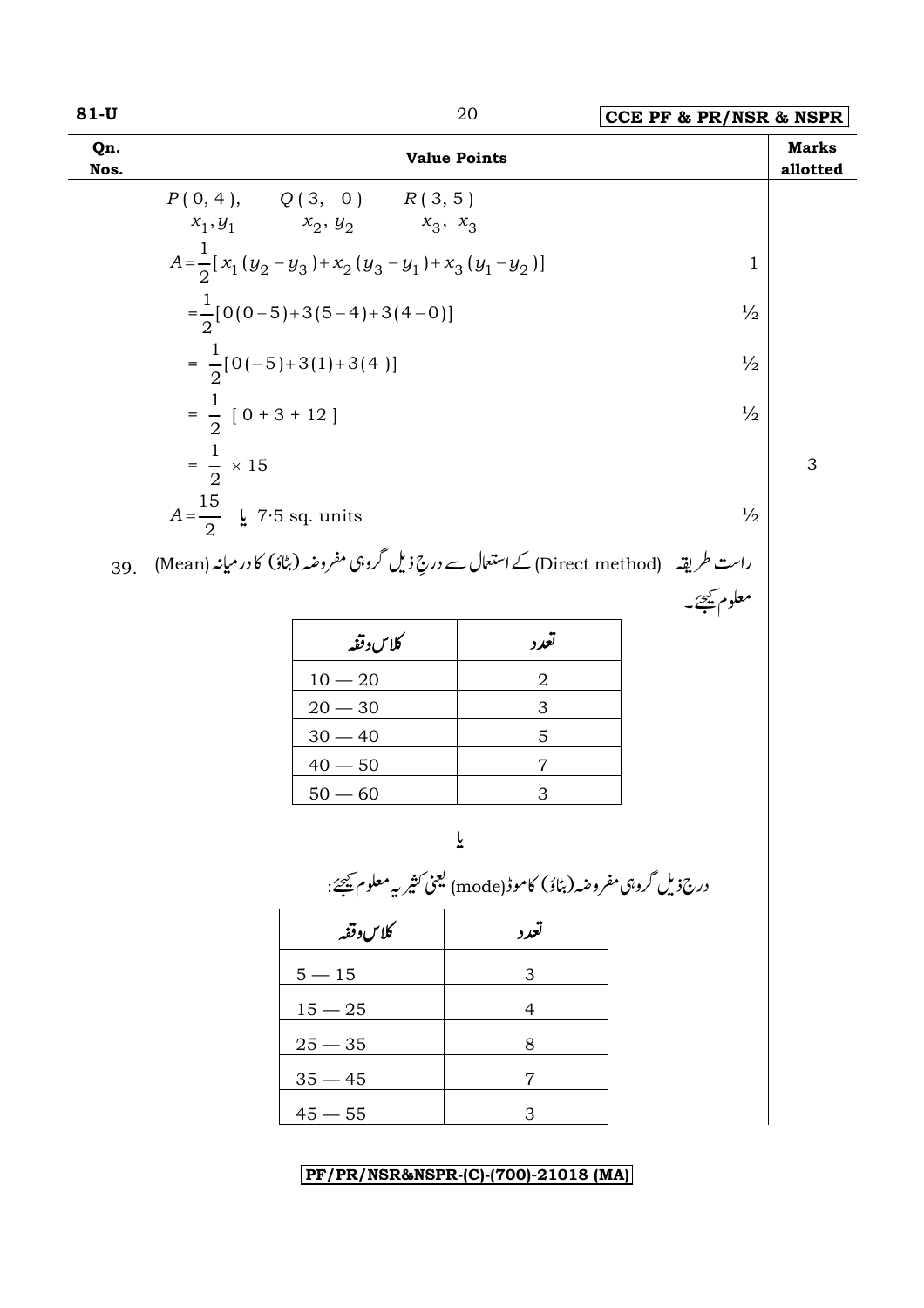$81-U$ 

| Qn.<br>Nos. |                                                                                         |                                           | <b>Value Points</b> |                                         |                | <b>Marks</b><br>allotted |
|-------------|-----------------------------------------------------------------------------------------|-------------------------------------------|---------------------|-----------------------------------------|----------------|--------------------------|
|             | $Ans.$ :                                                                                |                                           |                     |                                         |                |                          |
|             | $C-I$                                                                                   | $f_i$                                     | $x_i$               | $f_i x_i$                               |                |                          |
|             | $10 - 20$                                                                               | $\overline{2}$                            | 15                  | 30                                      |                |                          |
|             | 20-30                                                                                   | 3                                         | 25                  | 75                                      |                |                          |
|             | 30-40                                                                                   | 5                                         | 35                  | 175                                     |                |                          |
|             | 40-50                                                                                   | $\overline{7}$                            | 45                  | 315                                     |                |                          |
|             | 50-60                                                                                   | 3                                         | 55                  | 165                                     |                |                          |
|             |                                                                                         | $N = 20$                                  |                     | $\sum f_i x_i = 760$                    |                |                          |
|             | درمیانه, $\overline{X} = \frac{\sum \overline{f_i x_i}}{N}$                             |                                           |                     |                                         |                |                          |
|             | 760                                                                                     |                                           |                     |                                         |                |                          |
|             | 20                                                                                      |                                           |                     |                                         |                |                          |
|             | $\overline{X}$ = 38                                                                     |                                           |                     |                                         |                |                          |
|             |                                                                                         |                                           |                     | سمکمل جدول<br>ضابطہ<br>در میانہ کا حصول | $\overline{2}$ |                          |
|             |                                                                                         |                                           |                     |                                         | $\frac{1}{2}$  |                          |
|             |                                                                                         |                                           |                     |                                         | $\frac{1}{2}$  | 3                        |
|             |                                                                                         |                                           | یا                  |                                         |                |                          |
|             | جدول کے مطالعہ سے $f_0 = 4, f_1 = 8, f_2 = 7, h = 10$ اور $l = 25$                      |                                           |                     |                                         |                |                          |
|             |                                                                                         |                                           |                     |                                         |                |                          |
|             | $t_1 = l + [\frac{f_1 - f_0}{2f_1 - f_0 - f_2}] \times h$                               |                                           |                     |                                         | $\mathbf 1$    |                          |
|             |                                                                                         | = $25 + [\frac{8-4}{2(8)-4-7}] \times 10$ |                     |                                         | $\frac{1}{2}$  |                          |
|             | = $25 + [\frac{4}{16-11}] \times 10$                                                    |                                           |                     |                                         | $\frac{1}{2}$  |                          |
|             | = $25 + \frac{4}{5} \times 10^{2}$<br>= $25 + 8$<br>$\frac{1}{2} \times 10^{2}$<br>= 33 |                                           |                     |                                         | $\frac{1}{2}$  |                          |
|             |                                                                                         |                                           |                     |                                         |                |                          |
|             |                                                                                         |                                           |                     |                                         | $\frac{1}{2}$  | 3                        |

PF/PR/NSR&NSPR-(C)-(700)-21018 (MA)

[Turn over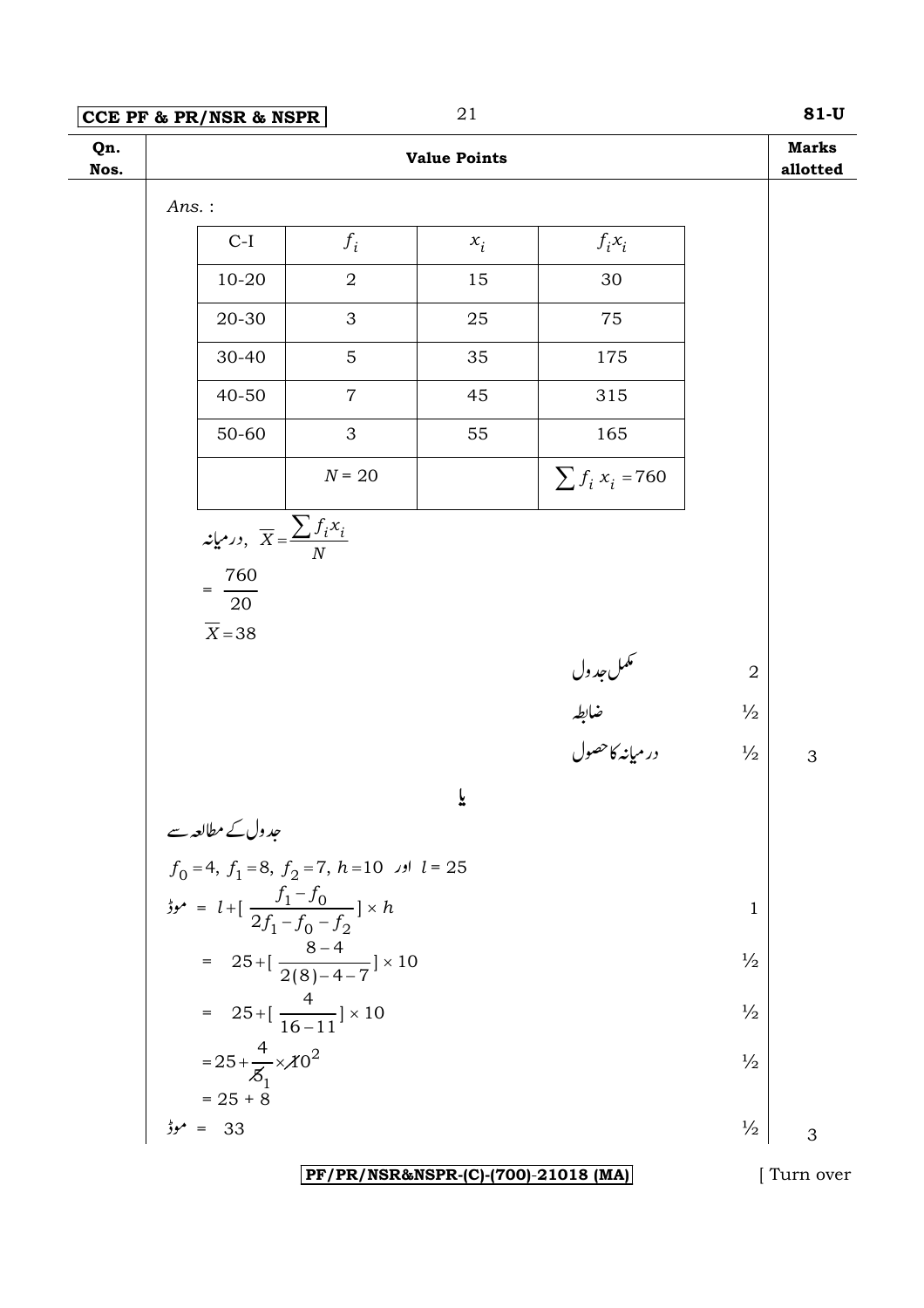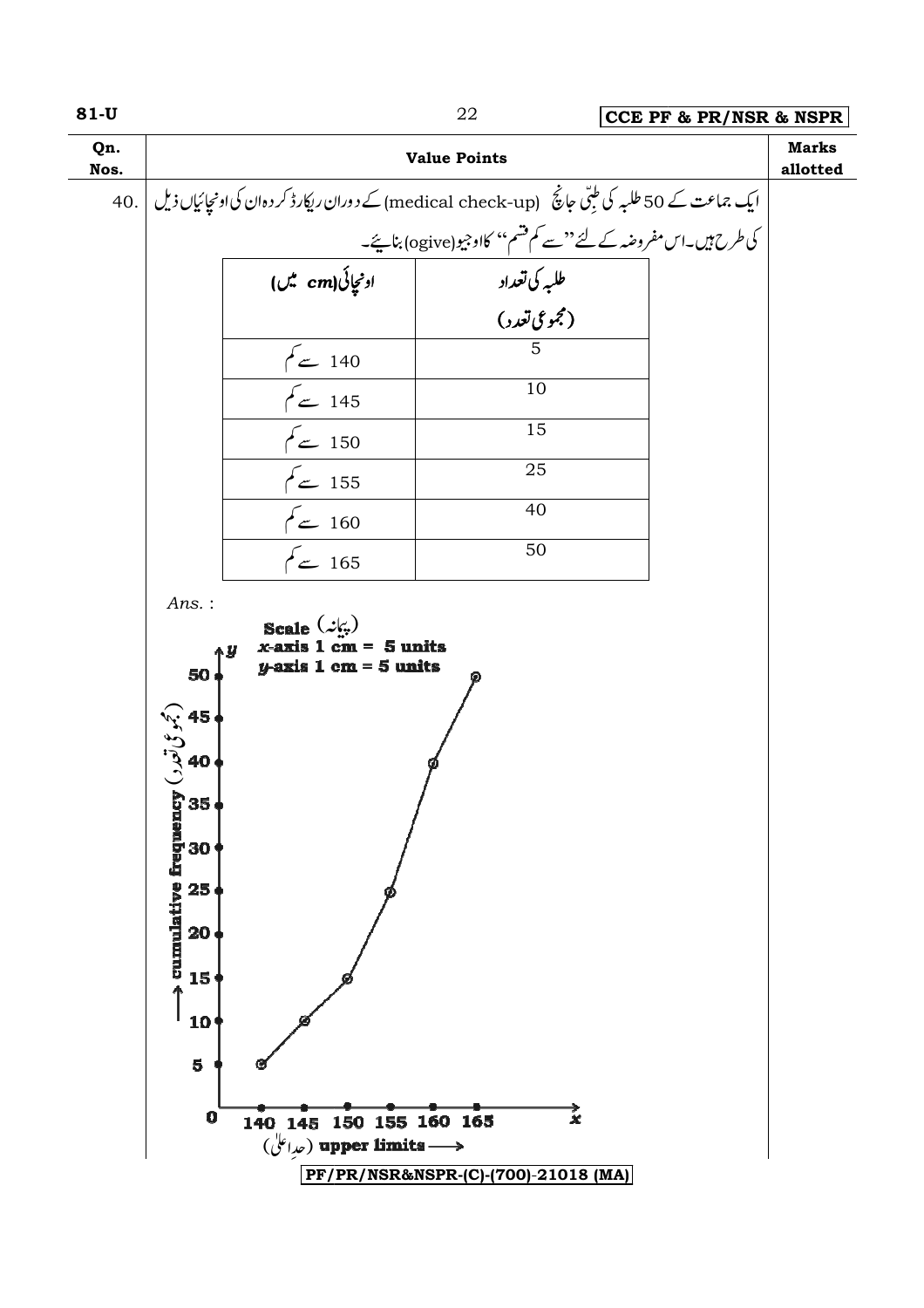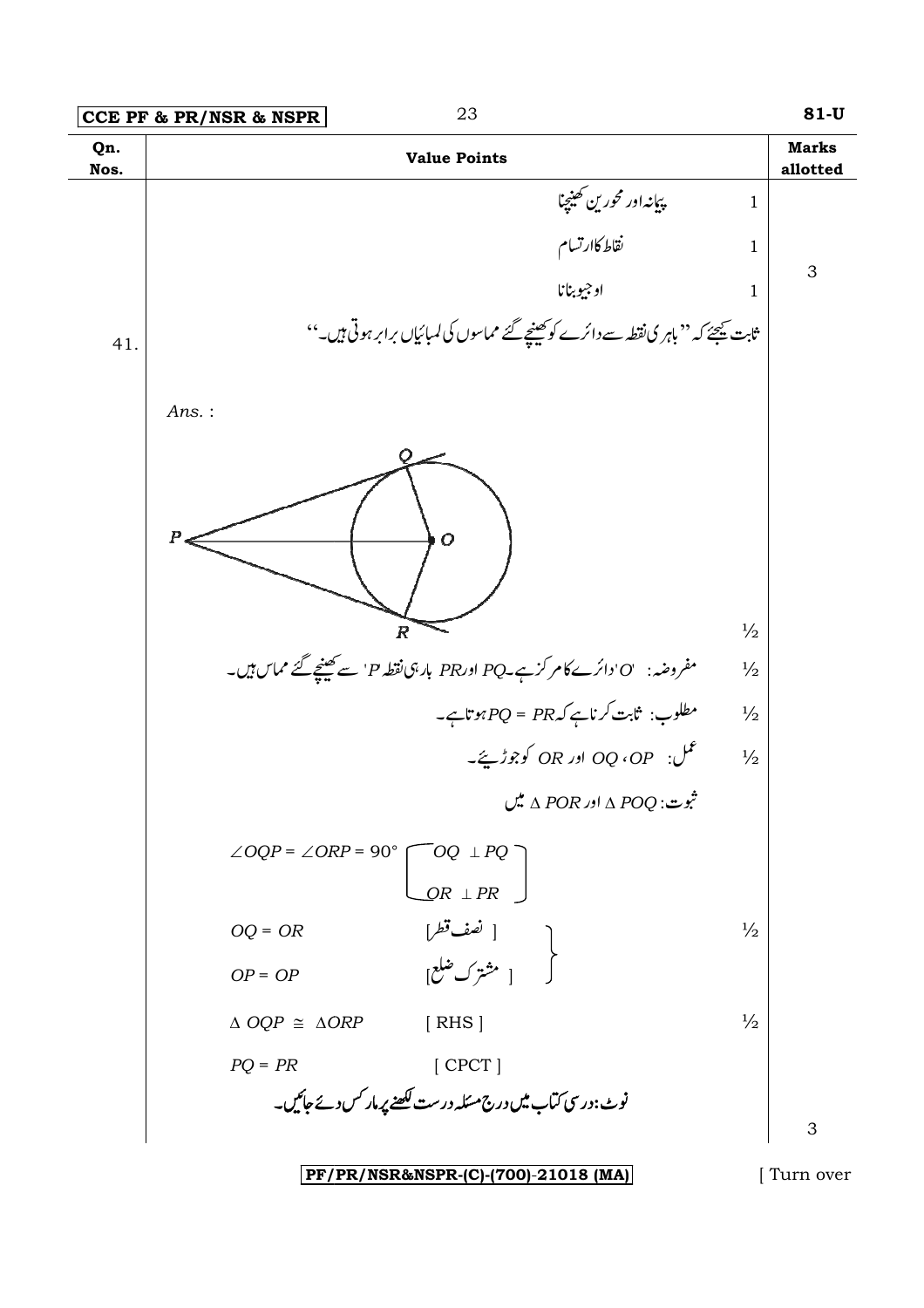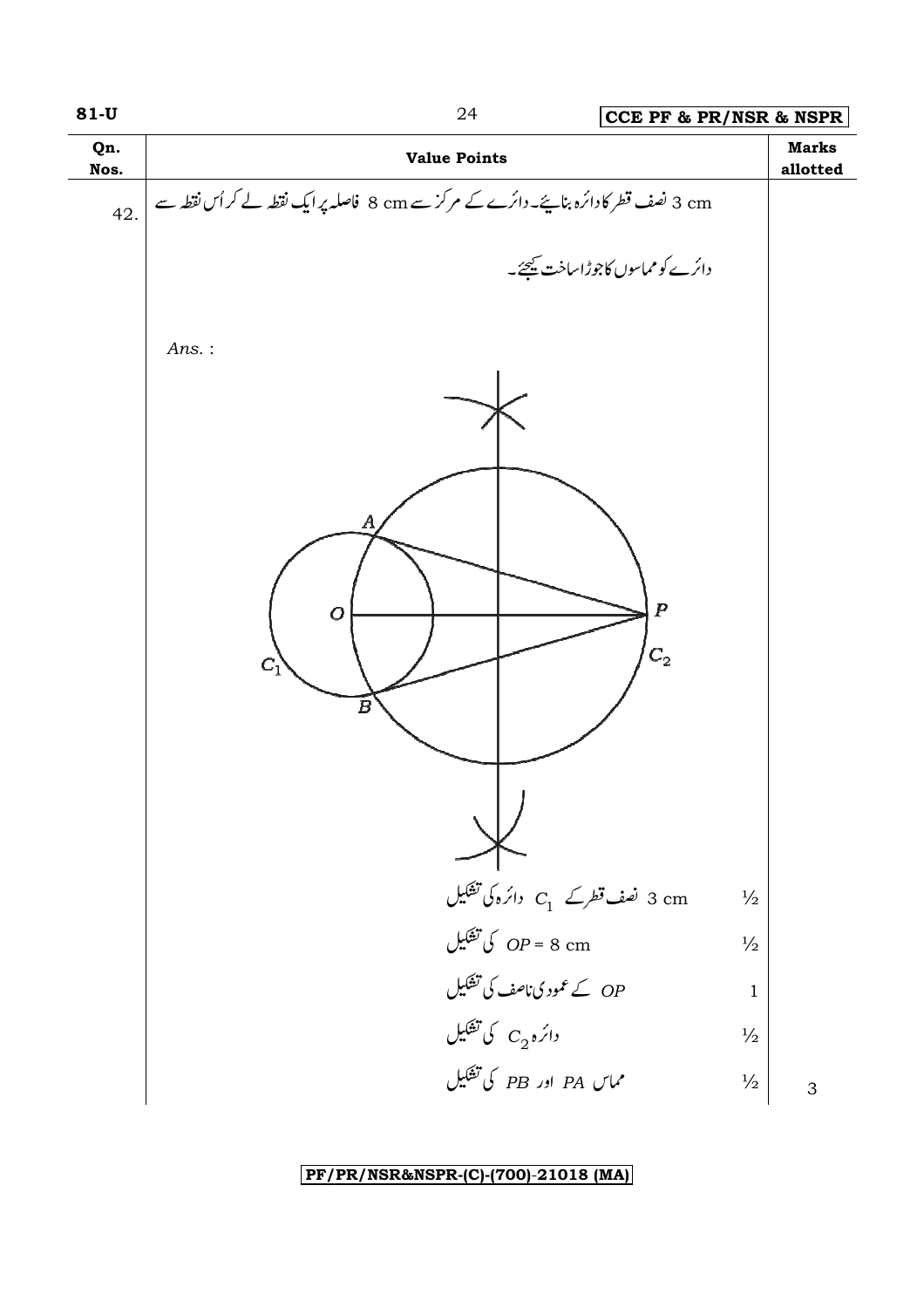|             | 25<br>CCE PF & PR/NSR & NSPR                                                                 |               | $81-U$                   |
|-------------|----------------------------------------------------------------------------------------------|---------------|--------------------------|
| Qn.<br>Nos. | <b>Value Points</b>                                                                          |               | <b>Marks</b><br>allotted |
| 43.         | ایک ٹھوس قائم دائرویاستوانہ کا حجم 2156 cm 2 ہے۔استوانہ کی اونچائی اگر 14 cm ہو تواستوانہ کی |               |                          |
|             | $[\frac{22}{7} \pi = \frac{22}{7}]\frac{22}{7}$ معلوم شیحے۔                                  |               |                          |
|             | Ans.:                                                                                        |               |                          |
|             | $V = 2156$ cm <sup>3</sup>                                                                   |               |                          |
|             | $h = 14$ cm                                                                                  |               |                          |
|             | $r = ?$                                                                                      |               |                          |
|             | $CSA = ?$                                                                                    |               |                          |
|             | $\tilde{\mathscr{F}}$ استوانه کا $\tilde{\mathscr{F}}$                                       | $\frac{1}{2}$ |                          |
|             | 2156 = $\frac{22}{7} \times r^2 \times 14^2$                                                 | $\frac{1}{2}$ |                          |
|             | $r^2 = \frac{2156}{44}$                                                                      |               |                          |
|             | $r^2 = 49$                                                                                   |               |                          |
|             | $r = \sqrt{49}$                                                                              |               |                          |
|             | $r = 7$ cm                                                                                   | $\frac{1}{2}$ |                          |
|             | استوانه کی خمیدہ سطح<br>کار قبہ                                                              | $\frac{1}{2}$ |                          |
|             | = $2\pi rh$<br>= $2 \times \frac{22}{7} \times 7 \times 14$                                  | $\frac{1}{2}$ |                          |
|             | $= 2 \times 22 \times 14$                                                                    |               |                          |
|             | $= 616$ cm <sup>2</sup>                                                                      | $\frac{1}{2}$ | 3                        |

[ Turn over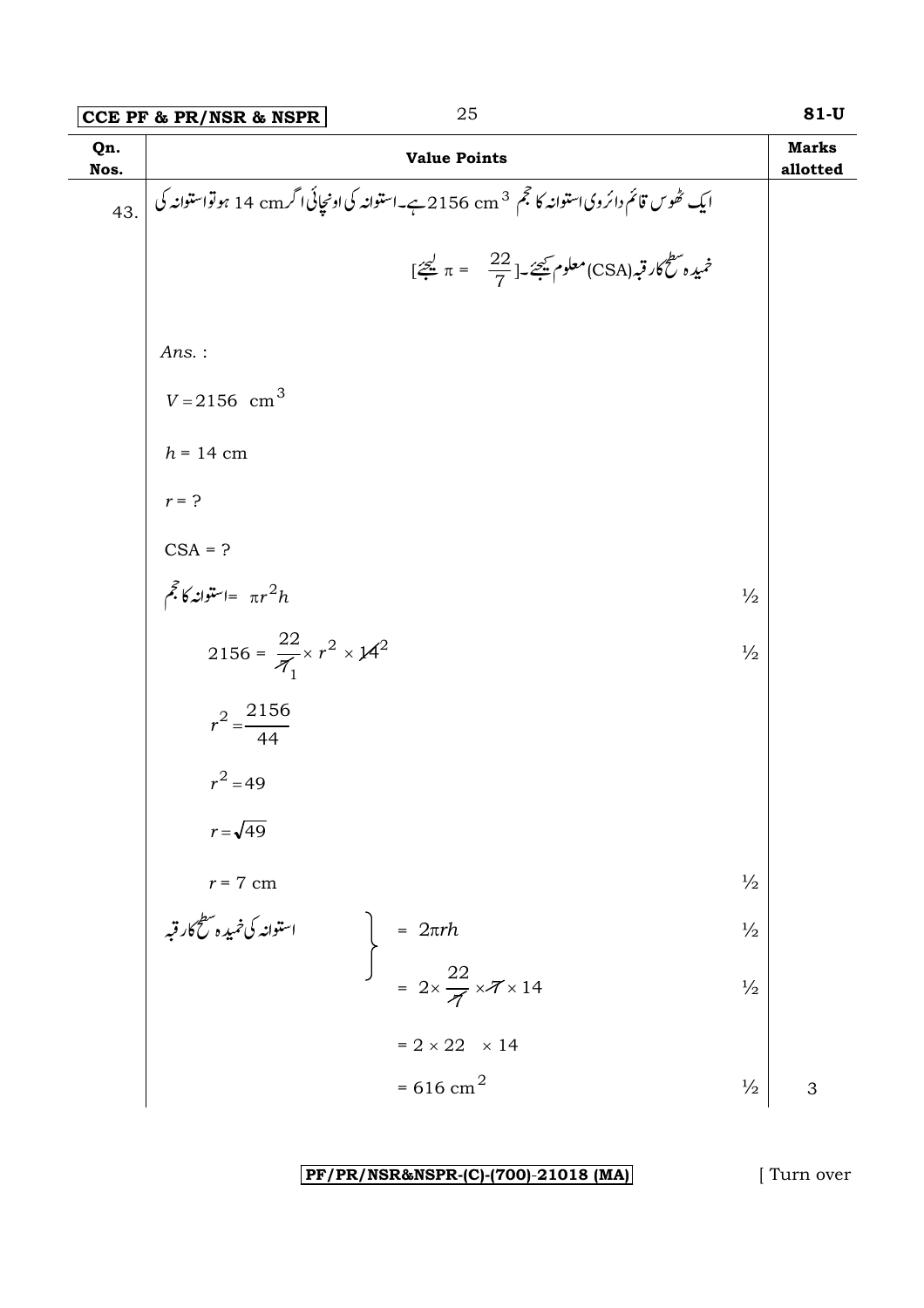| Qn.<br>Nos. | <b>Value Points</b>                                                                                                                                                                                    | <b>Marks</b><br>allotted |
|-------------|--------------------------------------------------------------------------------------------------------------------------------------------------------------------------------------------------------|--------------------------|
| V.          | درج ذیل سوالوں کو حل کریں :<br>$4 \times 4 = 16$                                                                                                                                                       |                          |
| 44.         | گراف کے طریقہ (ترسیمی طریقہ ) سے دری <sup>3</sup> ذیل دو متغیری خطی مساواتوں کاجوڑاحل <u>ت</u> ھیجے۔                                                                                                   |                          |
|             | $x + 2y = 6$                                                                                                                                                                                           |                          |
|             | $x + y = 5$                                                                                                                                                                                            |                          |
|             | $Ans.$ :                                                                                                                                                                                               |                          |
|             | Scale $(\mathcal{L}\zeta)$<br>x-axis 1 cm = 1 unit<br>7<br>$y$ -axis 1 cm = 1 unit<br>$6\overline{6}$<br>ι5                                                                                            |                          |
|             | 4<br>$\overline{\mathbf{2}}$<br>4, 1)<br>1                                                                                                                                                             |                          |
|             | `κ<br>$\tilde{1}$<br>$-3$<br>$\mathbf{0}$<br>$\overline{\mathbf{2}}$<br>$-1$<br>3<br>$6 + 2y =$<br>$-2$<br>$5^{\circ}$<br>$\mathbf{x}'$<br>$-1$<br>$-2$<br>$x = 4$<br>$\boldsymbol{u} =$<br>-3<br>$-4$ |                          |
|             | $x + 2y = 6$<br>$\mathbf{O}$<br>6<br>$\chi$<br>$\mathbf{3}$<br>$\boldsymbol{0}$<br>$\boldsymbol{y}$                                                                                                    |                          |
|             | $x+y=5$<br>( 1 + 1 ) جدول کی تشکیل<br>$\overline{2}$                                                                                                                                                   |                          |
|             | ،<br>دونوں خطوط کے نقاط کاارتسام<br>خطوط کی تشکیل اور مساوات کاحل<br>$\mathbf 0$<br>5<br>$\pmb{\chi}$<br>$\mathbf{1}$<br>$\mathbf 0$<br>5<br>$\boldsymbol{y}$<br>$\mathbf{1}$                          | $\overline{4}$           |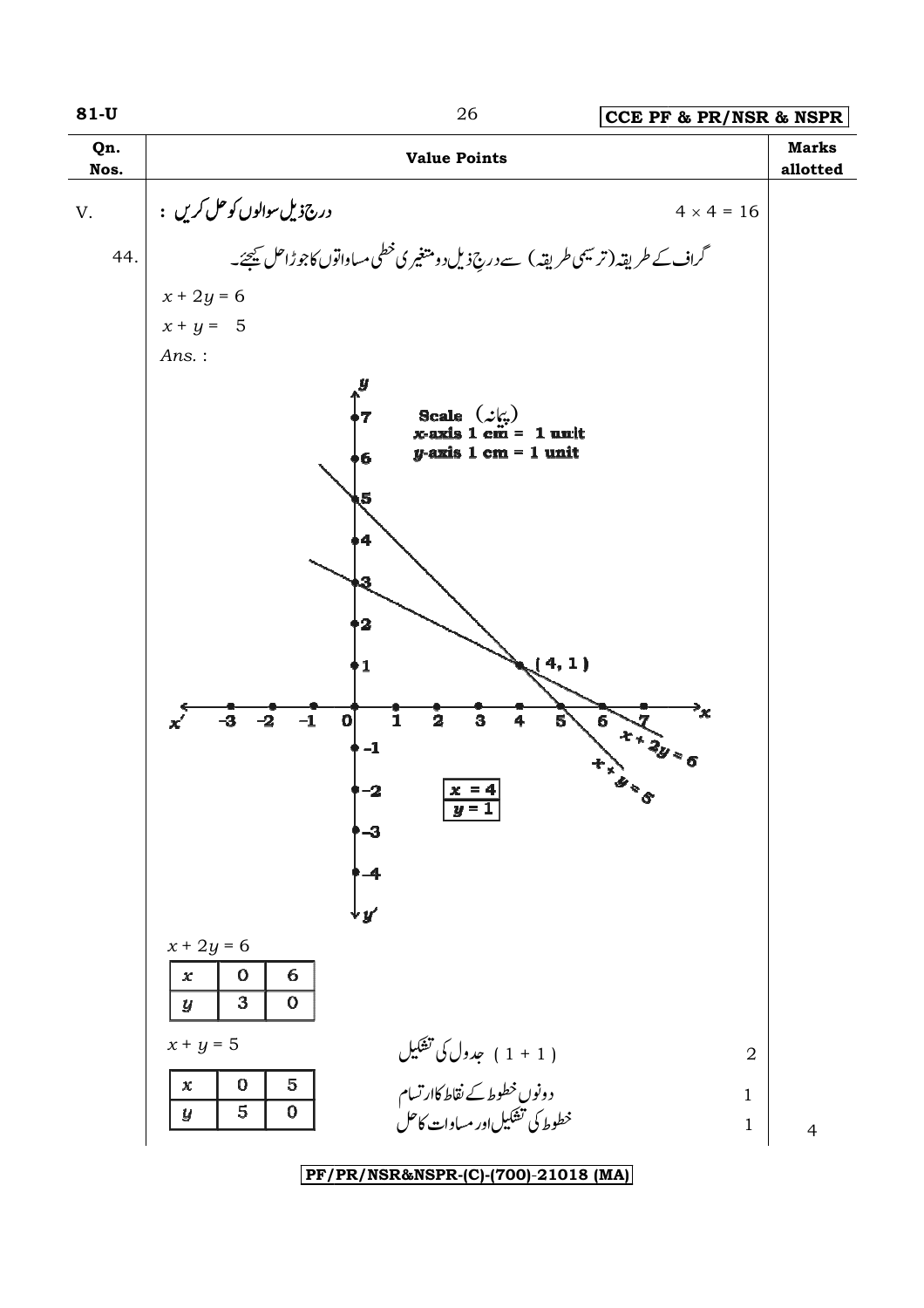|             | 27<br>CCE PF & PR/NSR & NSPR                                                                                                                       | 81-U                     |
|-------------|----------------------------------------------------------------------------------------------------------------------------------------------------|--------------------------|
| Qn.<br>Nos. | <b>Value Points</b>                                                                                                                                | <b>Marks</b><br>allotted |
|             | ٹاور کے قدم سے کسی عمارت (بلڈ نگ) کے اوپری سرے یعنی حصٍت کا زاویہ ارتفاع °30 ہے۔ جبکہ عمارت   .45                                                  |                          |
|             | (بلڈ نگ) کے قدم سے ٹاور کے اوپر کی سرے کا زاویہ ارتفاع °60 ہے۔ عمارت اور ٹاور دونوں اگرایک ہی سطح                                                  |                          |
|             | زمین پر ہےہوںاور ٹاور کیااونجائیاا گر 50 m ہوتو ممارت(بلڈ نگ) کیااونجائی معلوم کیجئے۔                                                              |                          |
|             | Α<br>50 <sub>m</sub><br>$60^{\circ}$                                                                                                               |                          |
|             | $30^{\circ}$<br>B<br>D                                                                                                                             |                          |
|             |                                                                                                                                                    |                          |
|             | سطح سمندر سے 75 m کی اونچائی پر واقع لائٹ ہاؤس کی حیجت سے دوسمندر کی جہازوں کا زاویہ ُجھکاؤ بالترتیب °30                                           |                          |
|             | اور °45 ہے۔اگرایک جہاز دوسرے جہاز کے بالکل پیچھے ہواور دونوں جہاز لائٹ ہاؤس کے ایک ہی طرف ہوں تو                                                   |                          |
|             | ان د ونوں جہاز وں کادر میائی فاصلہ معلوم ﷺ۔<br>30<br>45°<br>75 m<br>$30^\circ$<br>$45^{\circ}$<br>Q<br>$_{\scriptscriptstyle B}$<br>$\overline{P}$ |                          |
|             | Ans.:                                                                                                                                              |                          |
|             | $\frac{CD}{AD}$ $\triangle BDC$ , $\tan 60^\circ = \frac{CD}{BD}$<br>$\frac{1}{2}$                                                                 |                          |
|             | $\sqrt{3} = \frac{50}{BD}$<br>$\frac{1}{2}$                                                                                                        |                          |
|             | $\frac{1}{2}$                                                                                                                                      |                          |
|             | PF/PR/NSR&NSPR-(C)-(700)-21018 (MA)                                                                                                                | Turn over                |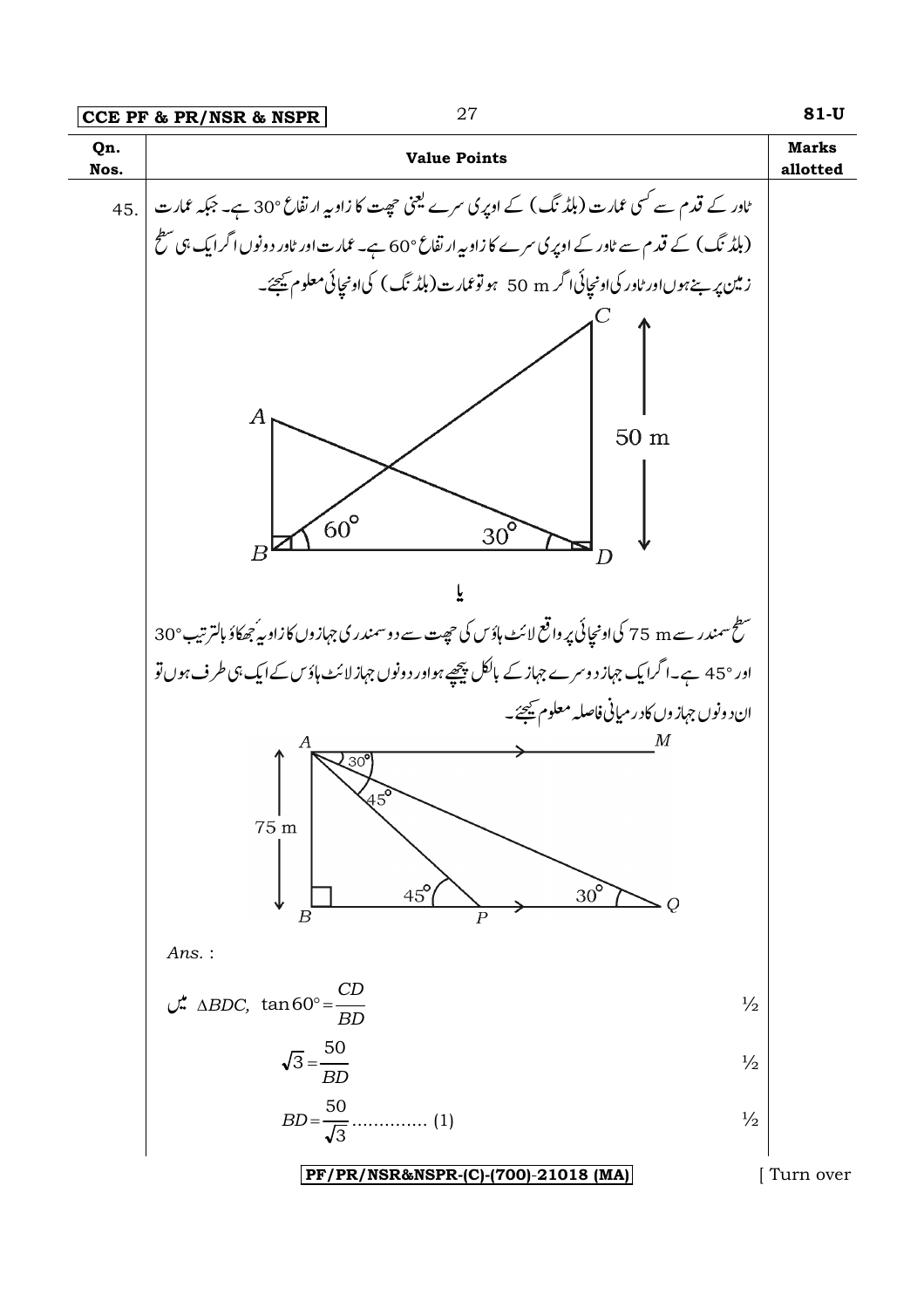| M.<br>۰. |  | v.<br>۰, |  |
|----------|--|----------|--|
|----------|--|----------|--|

| $81-U$      | 28<br>CCE PF & PR/NSR & NSPR                                                        |               |                          |
|-------------|-------------------------------------------------------------------------------------|---------------|--------------------------|
| Qn.<br>Nos. | <b>Value Points</b>                                                                 |               | <b>Marks</b><br>allotted |
|             | $\mathcal{L}$ $\triangle ABD$ , $\tan 30^\circ = \frac{AB}{BD}$                     | $\frac{1}{2}$ |                          |
|             | $\frac{1}{\sqrt{3}} = \frac{AB}{BD}$                                                |               |                          |
|             |                                                                                     | $\frac{1}{2}$ |                          |
|             |                                                                                     |               |                          |
|             | اور (2) کی مدد سے (1)<br>$\sqrt{3}$ . $AB = \frac{50}{\sqrt{3}}$                    | $\frac{1}{2}$ |                          |
|             | $AB = \frac{50}{\sqrt{3} \cdot \sqrt{3}}$                                           | $\frac{1}{2}$ |                          |
|             | $AB = \frac{50}{3}$ or $16\frac{2}{3}$ m                                            | $\frac{1}{2}$ | $\overline{4}$           |
|             | ĩ                                                                                   |               |                          |
|             |                                                                                     |               |                          |
|             | یہاںدونوں جہازوں کادر میانی فاصلہ PQ ہے۔<br>MABP, tan 45° = <u>AB میں AABP, tan</u> | $\frac{1}{2}$ |                          |
|             | $1 = \frac{75}{BP}$                                                                 | $\frac{1}{2}$ |                          |
|             | $\therefore BP = 75$                                                                | $\frac{1}{2}$ |                          |
|             | $\mathcal{L}$ $\Delta ABQ$ , $\tan 30^\circ = \frac{AB}{BQ}$                        | $\frac{1}{2}$ |                          |
|             | 75<br>1<br>$\frac{1}{\sqrt{3}} = \frac{1}{BP + PQ}$                                 | $\frac{1}{2}$ |                          |
|             | 75<br>1<br>$\overline{\sqrt{3}} = \overline{75 + PQ}$                               | $\frac{1}{2}$ |                          |
|             | $75 + PQ = 75\sqrt{3}$                                                              |               |                          |
|             | $PQ = 75\sqrt{3} - 75$                                                              | $\frac{1}{2}$ |                          |
|             | $PQ = 75(\sqrt{3}-1)$ m                                                             | $\frac{1}{2}$ | $\overline{4}$           |
|             | PF/PR/NSR&NSPR-(C)-(700)-21018 (MA)                                                 |               |                          |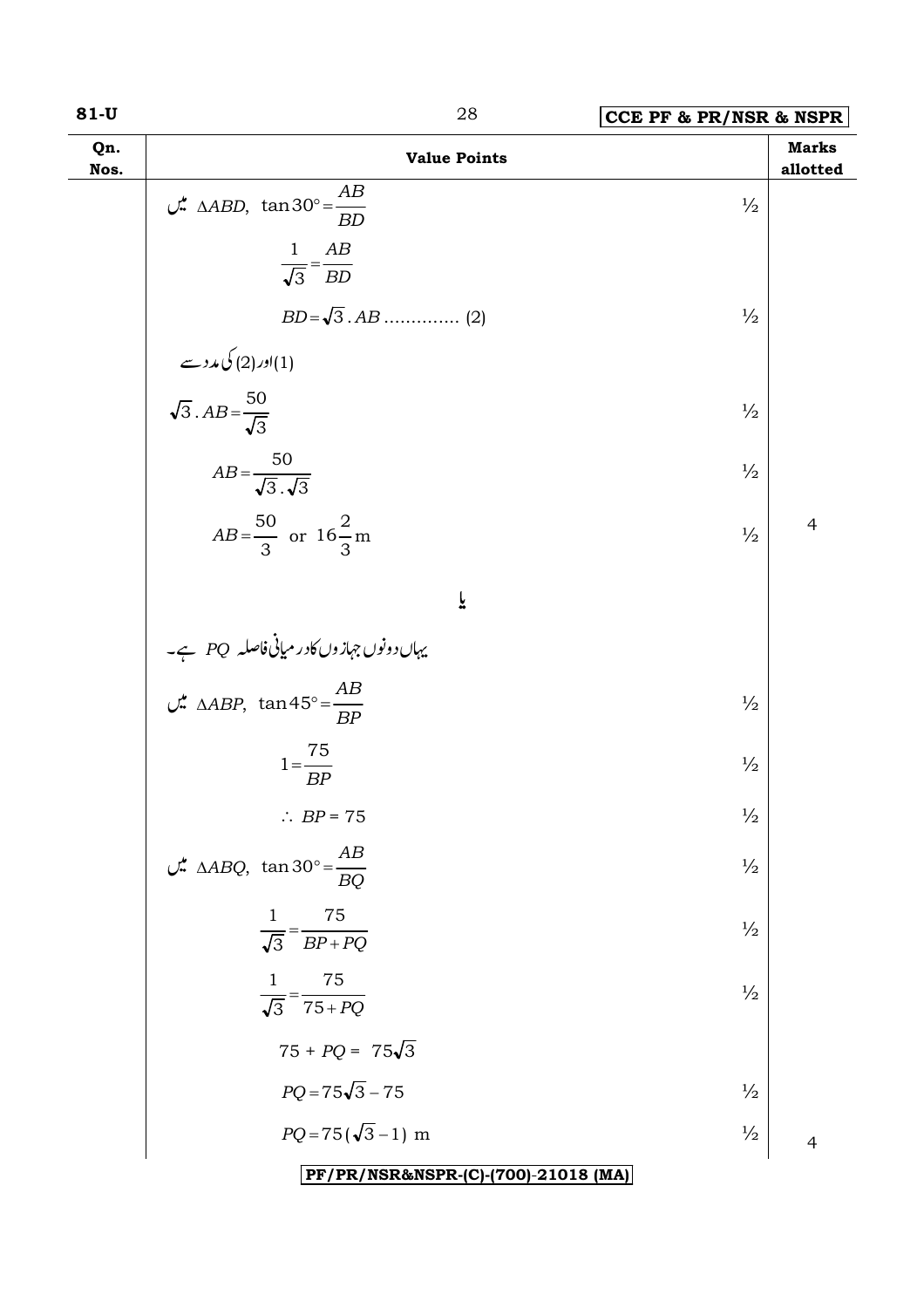

[Turn over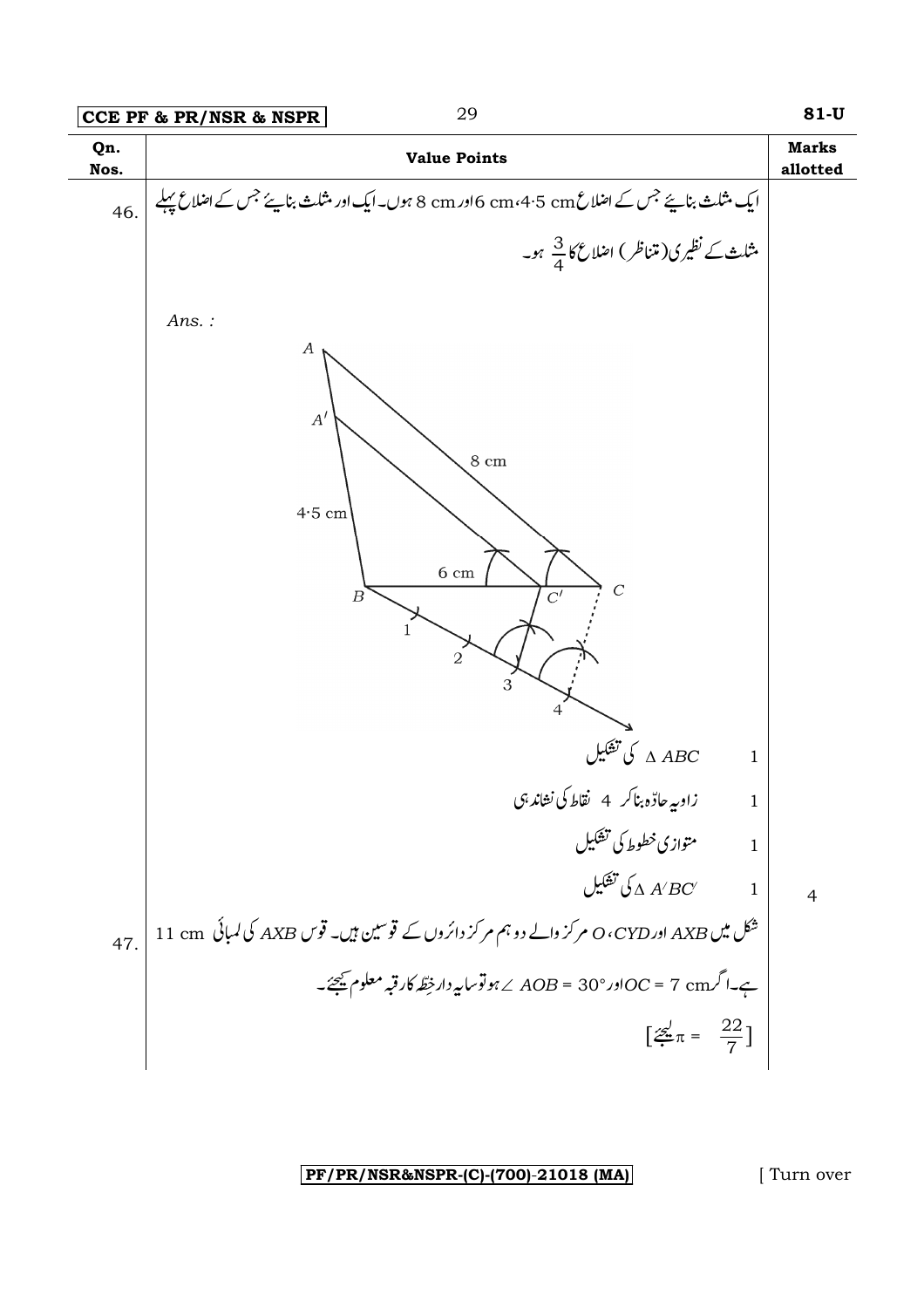![](_page_29_Figure_0.jpeg)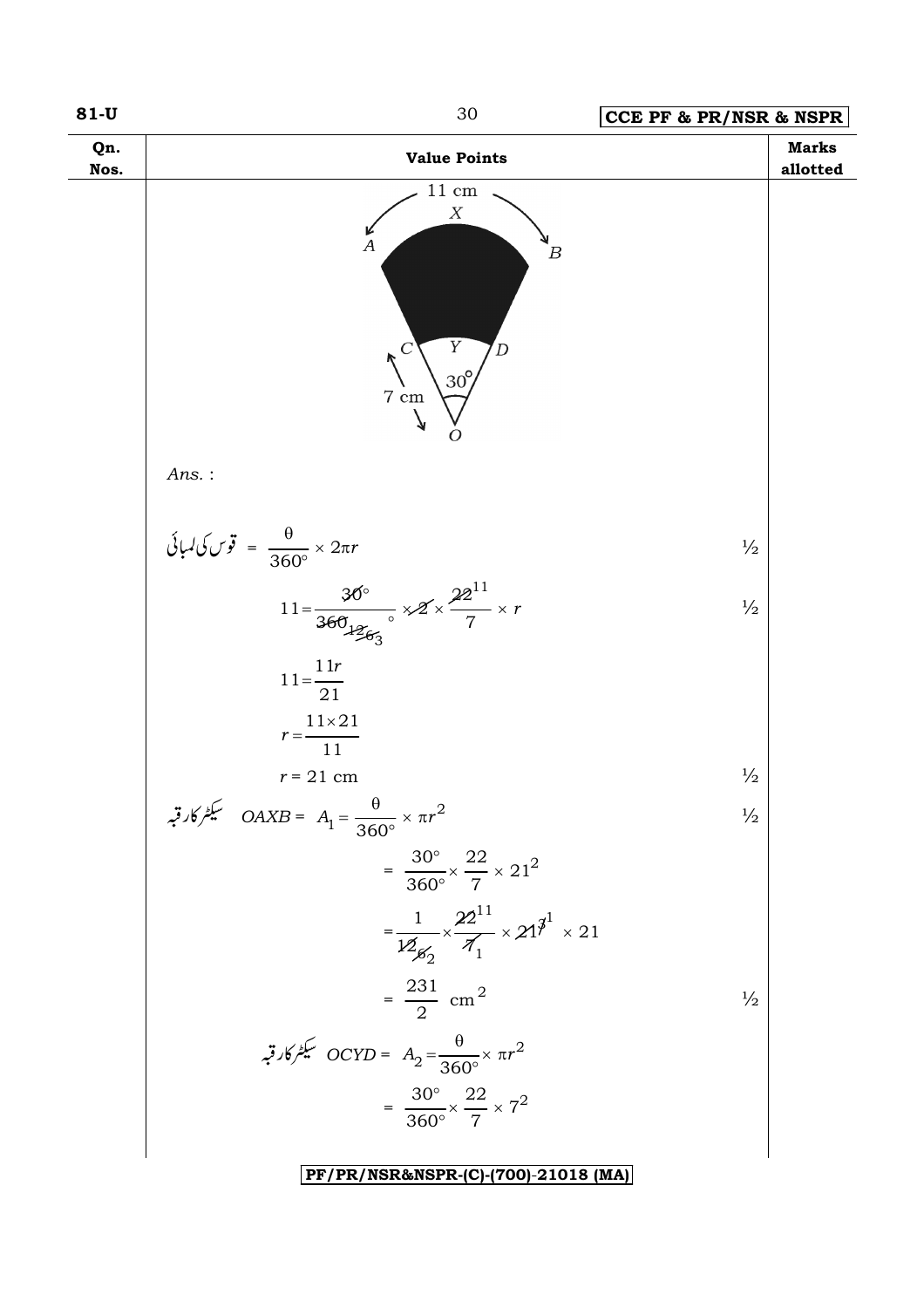|                                                  | CCE PF & PR/NSR & NSPR                                                                                                               | 31                                                                                                                                                           | $81-U$                   |
|--------------------------------------------------|--------------------------------------------------------------------------------------------------------------------------------------|--------------------------------------------------------------------------------------------------------------------------------------------------------------|--------------------------|
| Qn.<br>Nos.                                      |                                                                                                                                      | <b>Value Points</b>                                                                                                                                          | <b>Marks</b><br>allotted |
|                                                  |                                                                                                                                      | $= \frac{1}{126} \times \frac{22^{11}}{7} \times 7 \times 7$<br>$A_2 = \frac{77}{6}$ cm <sup>2</sup><br>$\frac{1}{2}$                                        |                          |
|                                                  | سابپەدار خطہ کار قبہ                                                                                                                 | = $A_1 - A_2$<br>$=\frac{231}{2} - \frac{77}{6}$<br>$=\frac{693-77}{6}$<br>$\frac{1}{2}$<br>$=\frac{616}{6}$                                                 |                          |
|                                                  |                                                                                                                                      | $=\frac{308}{3}$ cm <sup>2</sup><br>$\frac{1}{2}$<br>or<br>= $102.66$ cm <sup>2</sup>                                                                        | $\overline{4}$           |
| VI.                                              |                                                                                                                                      | $1 \times 5 = 5$                                                                                                                                             |                          |
|                                                  | Ans.:                                                                                                                                | مندرجہ ذیل سوال کوحل کریں :<br>ثابت <u>ب</u> یجے کہ ''دومشابہ مثلثوں کے رقبوں کی نسبت ان کے نظیر کیااصلاع کے مربعوں کی نسبت <i>کے بر</i> ابر  <br>ہوتی ہے۔'' |                          |
|                                                  | $\boldsymbol{A}$<br>Н<br>$\boldsymbol{M}$<br>: $\triangle ABC \sim \triangle PQR$<br>$\frac{AB}{PQ} = \frac{BC}{QR} = \frac{AC}{PR}$ | $\pmb{R}$<br>$\boldsymbol{N}$<br>$\frac{1}{2}$<br>$\frac{1}{2}$                                                                                              |                          |
| PF/PR/NSR&NSPR-(C)-(700)-21018 (MA)<br>Turn over |                                                                                                                                      |                                                                                                                                                              |                          |